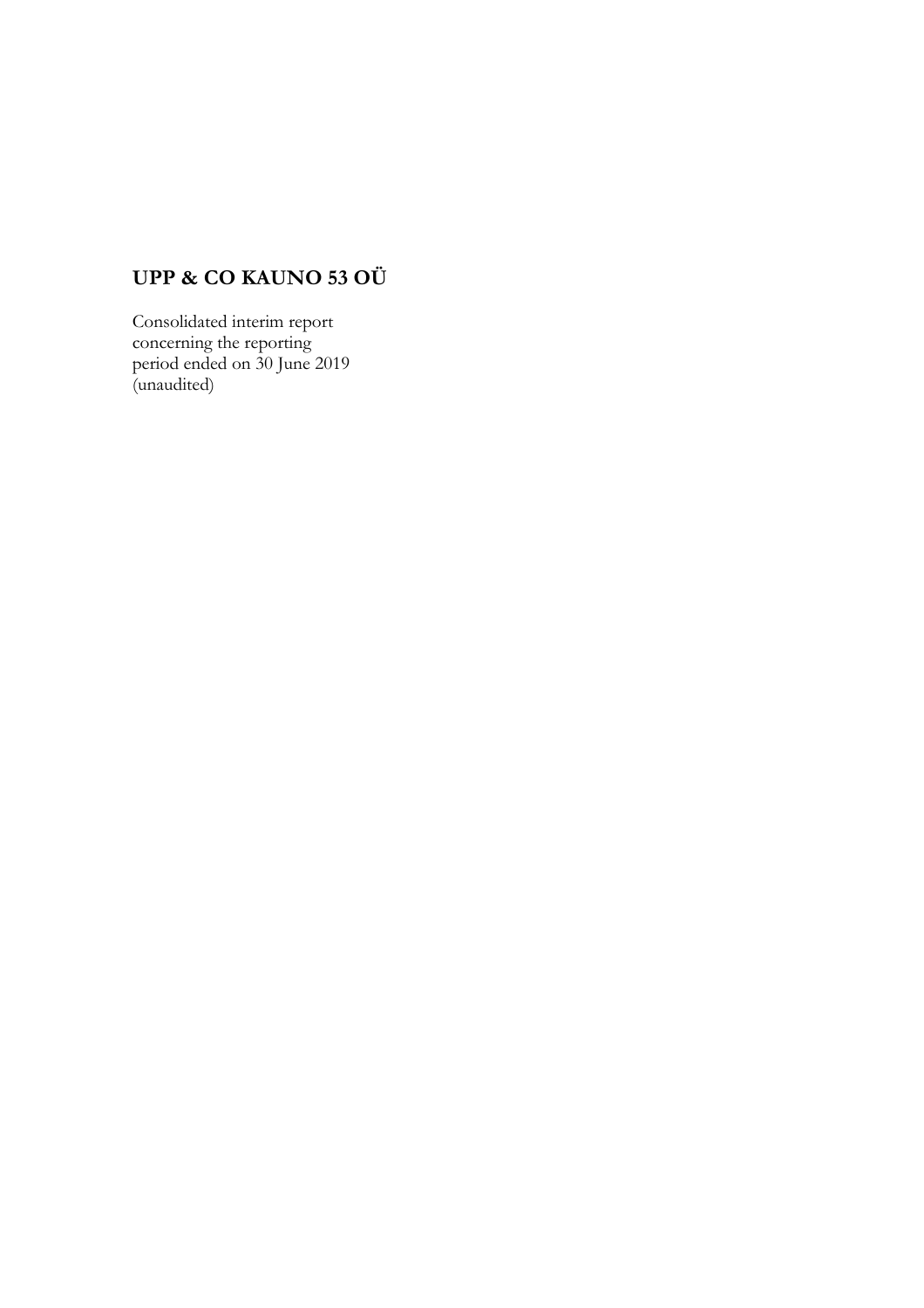## **CONSOLIDATED INTERIM REPORT**

## **UPP & CO KAUNO 53 OÜ**

Beginning of reporting period: 1 January 2019 End of reporting period: 30 June 2019

Registry code: 14194597

Registered office: Pärnu mnt 141

Tallinn 11314 Harju County

Telephone: +372 661 6450

e-mail address: website address:

property@unitedpartners.ee www.unitedpartners.ee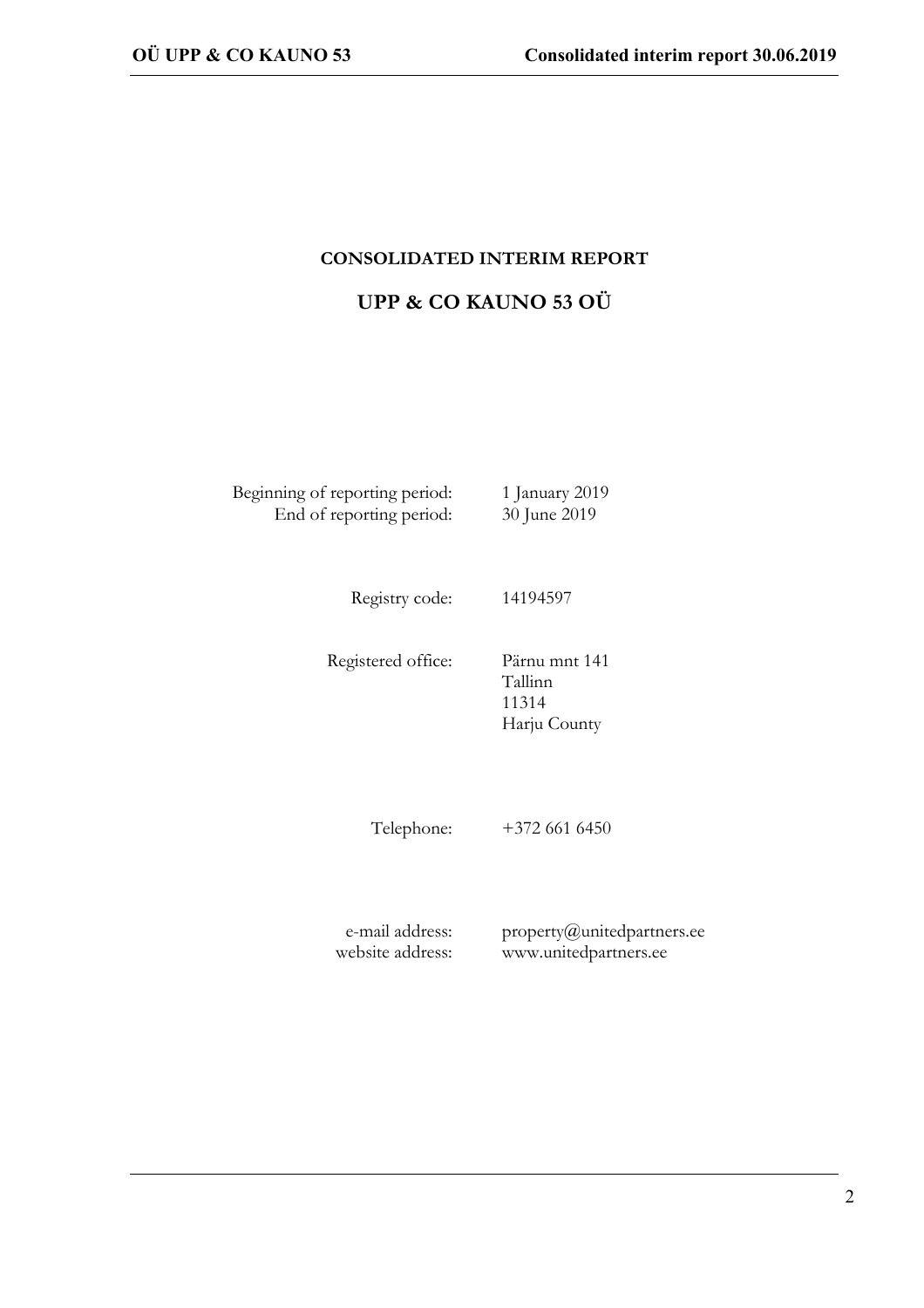## Table of contents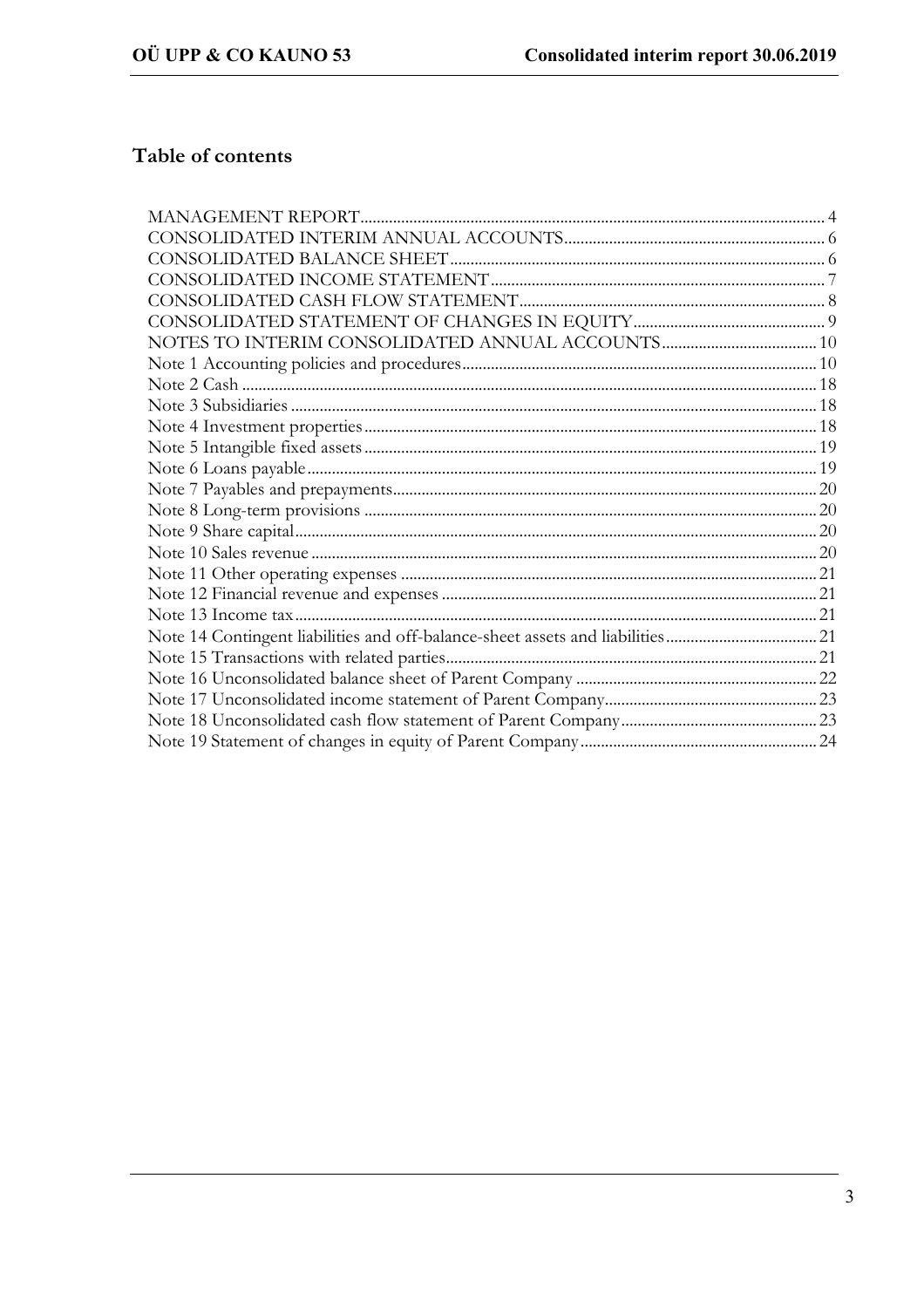## **MANAGEMENT REPORT**

#### **General information**

UPP & CO Kauno 53 OÜ (hereinafter the Company) was founded for the purpose of financing, acquisition and management of the investment property Vievis Logistics Park (buildings and registered immovable). The location of Vievis Logistics Park is Kauno 53, Vievis, Republic of Lithuania, cadastral register number 4400-1185-1420. The Company was founded on 30.01.2017 and it did not engage in economic activities until 17.04.2017 when the warehouse of Vievis Logistics Park was acquired.

The commercial activities of the Company are not affected by seasonal factors and lack any social or environmental impact.

The Company has been founded solely for the purpose of financing, acquisition and management of Vievis Logistics Park; therefore no strategic changes in the commercial activities of the Company have been planned.

The management is not in possession of any information concerning trends, uncertainties, claims, obligations or events that could likely have a significant impact on the prospects of the Company in the period following the reporting period outside the regular commercial activities of the Company.

The commercial activities of the Company constitute collecting income from rent, managing the real estate object, and servicing loan obligations. Loan obligations comprise bonds with a fixed interest rate and an investment loan whose interest is also fixed with a derivative contract. In terms of income, there is stable triple net lease income from lessees that is for the most part fixed with medium to long-term contracts and indexed according to inflation. Arising from the commercial activities of the Company, its economic activities and financial results are generally not easily affected by various external factors.

#### **Comment on economic performance and management report**

The operating profit for the first half-year of 2019 amounted to 509,911 euros, which is 15% lower compared to the same period in the previous year (599,155 euros). The lower operating profit for the reporting period was caused due to increased depreciation of fixed assets. Upon the acquisition of the subsidiary Promalita UAB, the Company acquired goodwill and, due to the depreciation thereof, the depreciation of fixed assets has increased.

In other aspects, the economic performance is similar to the compared reporting period. The Company is profitable and the increase in retained earnings ensures the required flexibility for bond redemption in the future. The Company is not planning to disburse the retained earnings before bond redemption. The Company has gradually reduced its obligation towards OP Bank, which strengthens the cash flow of the Company and provides the fundamentals for increase in profitability in the future. The value of the investment property of the Company has increased by  $2.3\%$ .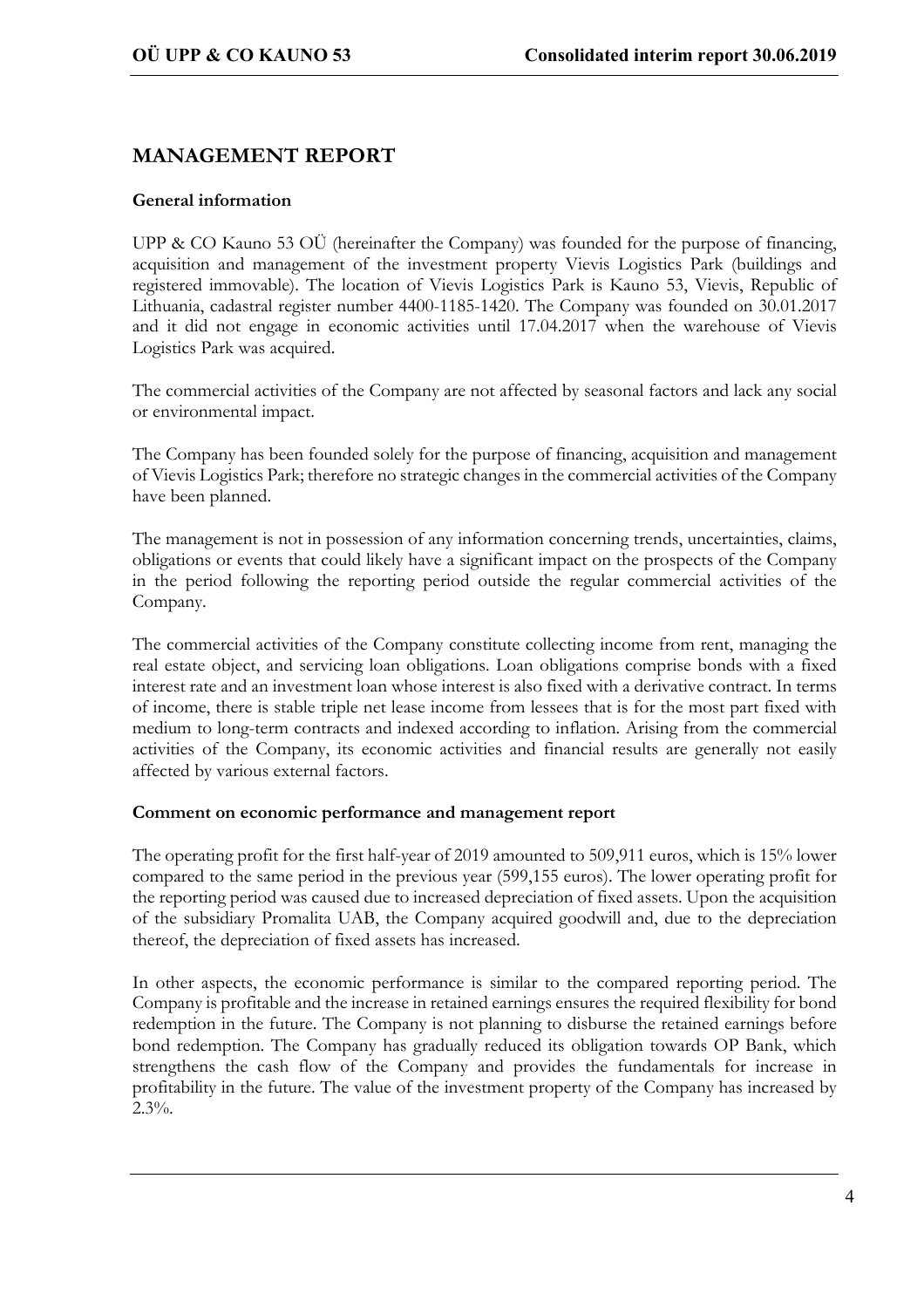No significant events other than regular operating activities, including the timely receipt of rent and utility charges, took place as of the end of the first half-year of 2019.

There are no vacancies on the investment property as of the end of the reporting period.

#### **Management board and Supervisory board**

The management board of UPP & CO Kauno 53 OÜ consists of one member: Marko Tali, Chairman of the Management Board.

The supervisory board of UPP & CO Kauno 53 OÜ consists of three members: Mart Tooming, Tarmo Rooteman, Hallar Loogma.

No remuneration or other benefits are provided to the members of the management board and the supervisory board.

Other than the management board and the supervisory board, the Company has no employees.

UPP & CO Kauno 53 OÜ is a going concern.

|                               |           | 2018      |
|-------------------------------|-----------|-----------|
|                               | 2019      | 6 month   |
| Financial ratios of the Group | 6 months  | s         |
| Net profit margin %           | $22.60\%$ | $37.36\%$ |
| Debt/equity ratio             | 13.67     | 30.03     |
| Return on equity $\%$         | 14.68%    | 49.21%    |
| Equity ratio                  | 0.06      | 0.03      |
| Net profit margin %           | $14\%$    | $4\%$     |
| $ROA \%$                      | 0.86%     | 1.38%     |

Formulas for ratios

| Return on equity $\%$ = net profit/sales revenue*100                                |
|-------------------------------------------------------------------------------------|
| Quick ratio = $(current assets - inventories)/current liabilities$                  |
| $Debt/equity ratio = interest-bearing debt obligations/equity$                      |
| Return on equity $\% = (\text{net profit}/\text{average equity for 12 months})*100$ |
| Equity ratio = equity/average assets $(12$ months)                                  |
| Profit margin $\%$ = net profit/net sales*100                                       |
| Return on assets (ROA, $\%$ ) = net profit/assets*100                               |

Member of Management Board Marko Tali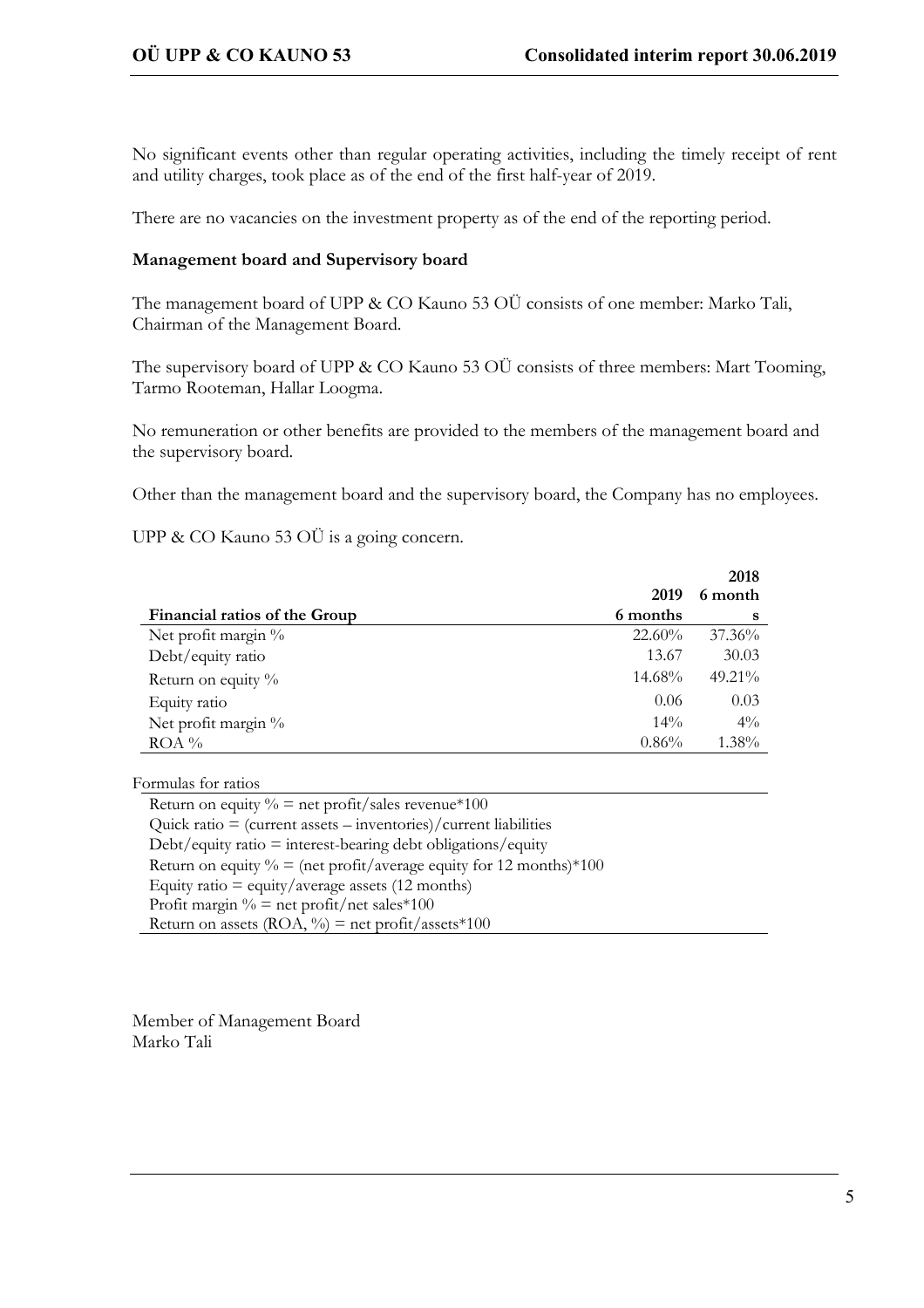## **CONSOLIDATED INTERIM ANNUAL ACCOUNTS**

# **CONSOLIDATED BALANCE SHEET**

(EUR)

|                                  | 30.06.2019   | 30.06.2018 | <b>Note</b>    |
|----------------------------------|--------------|------------|----------------|
|                                  |              |            |                |
| Cash                             | 317,211      | 100,748    | $\overline{2}$ |
| Receivables and prepayments      | 10,734       | 14,797     |                |
| Total current assets             | 327,945      | 115,545    |                |
|                                  |              |            |                |
| Investment properties            | 15,700,000   | 15,350,000 | $\overline{4}$ |
| Tangible fixed assets            | 17,841       | 29,888     |                |
| Goodwill                         | 960,614      | 1,280,818  | 5              |
| <b>Total fixed assets</b>        | 16,678,455   | 16,660,706 |                |
| <b>TOTAL ASSETS</b>              | 17,006,400   | 16,776,251 |                |
|                                  |              |            |                |
| Short-term loans payable         | 460,000      | 460,000    | 6              |
| Payables and prepayments         | 143,213      | 115,812    | 7              |
| <b>Total current liabilities</b> | 603,213      | 575,812    |                |
|                                  |              |            |                |
| Long-term loans payable          | 13, 153, 516 | 13,639,683 | 6              |
| Long-term provisions             | 2,254,021    | 2,091,191  | 8              |
| Total non-current liabilities    | 15,407,537   | 15,730,874 |                |
| <b>TOTAL LIABILITIES</b>         | 16,010,750   | 16,306,686 |                |
| Share capital                    | 2,500        | 2,500      | 9              |
| Retained earnings                | 993,150      | 467,065    |                |
| <b>TOTAL EQUITY</b>              | 995,650      | 469,565    |                |
|                                  |              |            |                |
| TOTAL LIABILITIES AND EQUITY     | 17,006,400   | 16,776,251 |                |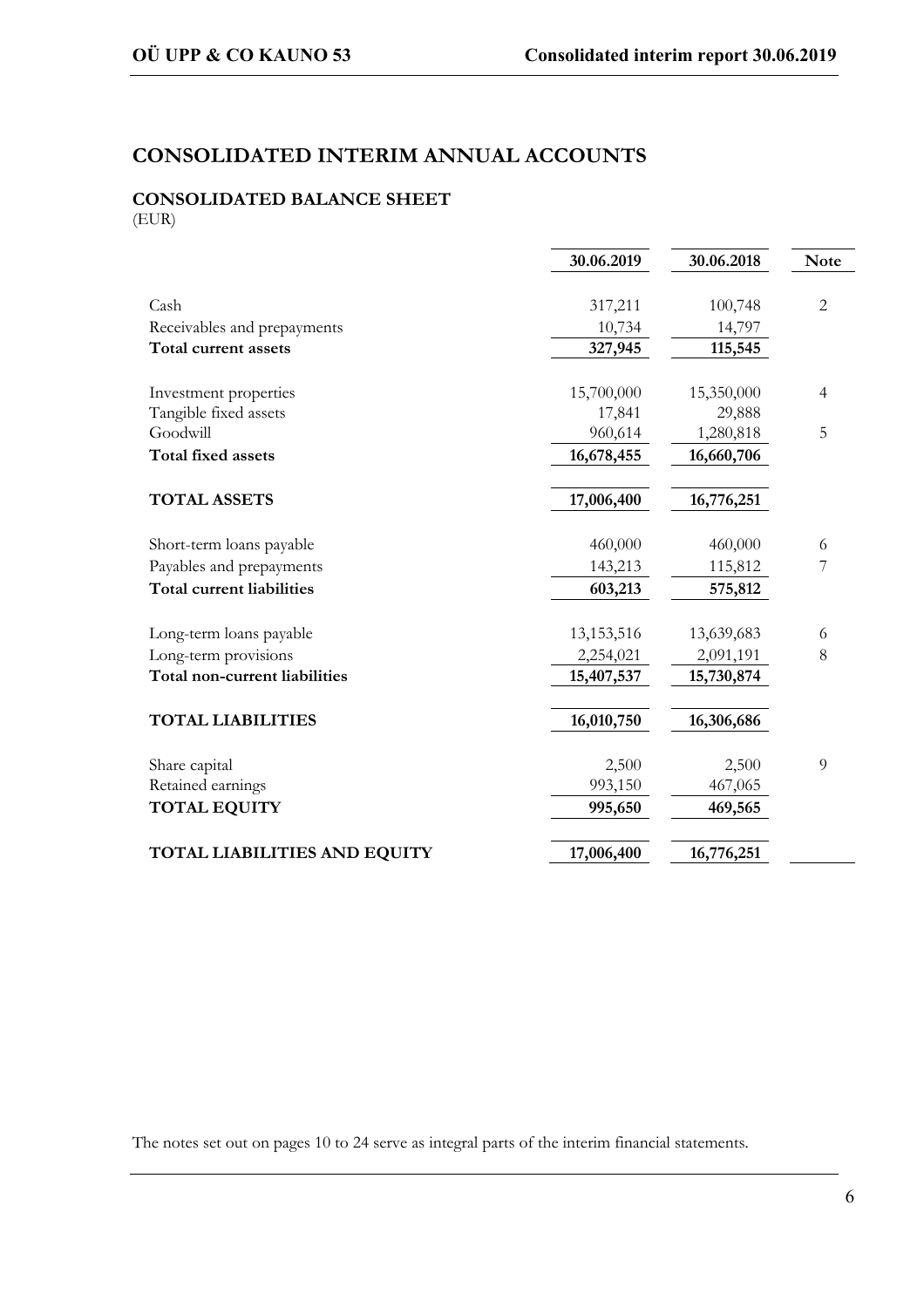#### **CONSOLIDATED INCOME STATEMENT**

(EUR), per year

|                                          | 2019 6<br>months | 2018 6<br>months | <b>Note</b> |
|------------------------------------------|------------------|------------------|-------------|
| Sales revenue                            | 646,651          | 618,475          | 10          |
| Other operating revenue                  | $\left( \right)$ | 2,921            |             |
| Other operating expenses                 | $-25,568$        | $-12,944$        | 11          |
| Staff costs                              | $-168$           | $-876$           |             |
| Depreciation of fixed assets             | $-111,004$       | $-8,421$         | 5           |
| <b>Operating profit</b>                  | 509,911          | 599,155          |             |
| Financial income (expenses)              | $-280,704$       | $-288,635$       | 12          |
| Profit before income tax                 | 229,207          | 310,520          |             |
| Income tax                               | $-83,042$        | $-79,442$        | 13          |
| Net profit for financial year            | 145,165          | 231,078          |             |
| including the share of the owners of the |                  |                  |             |
| parent company in net profit             | 145,165          | 231,078          |             |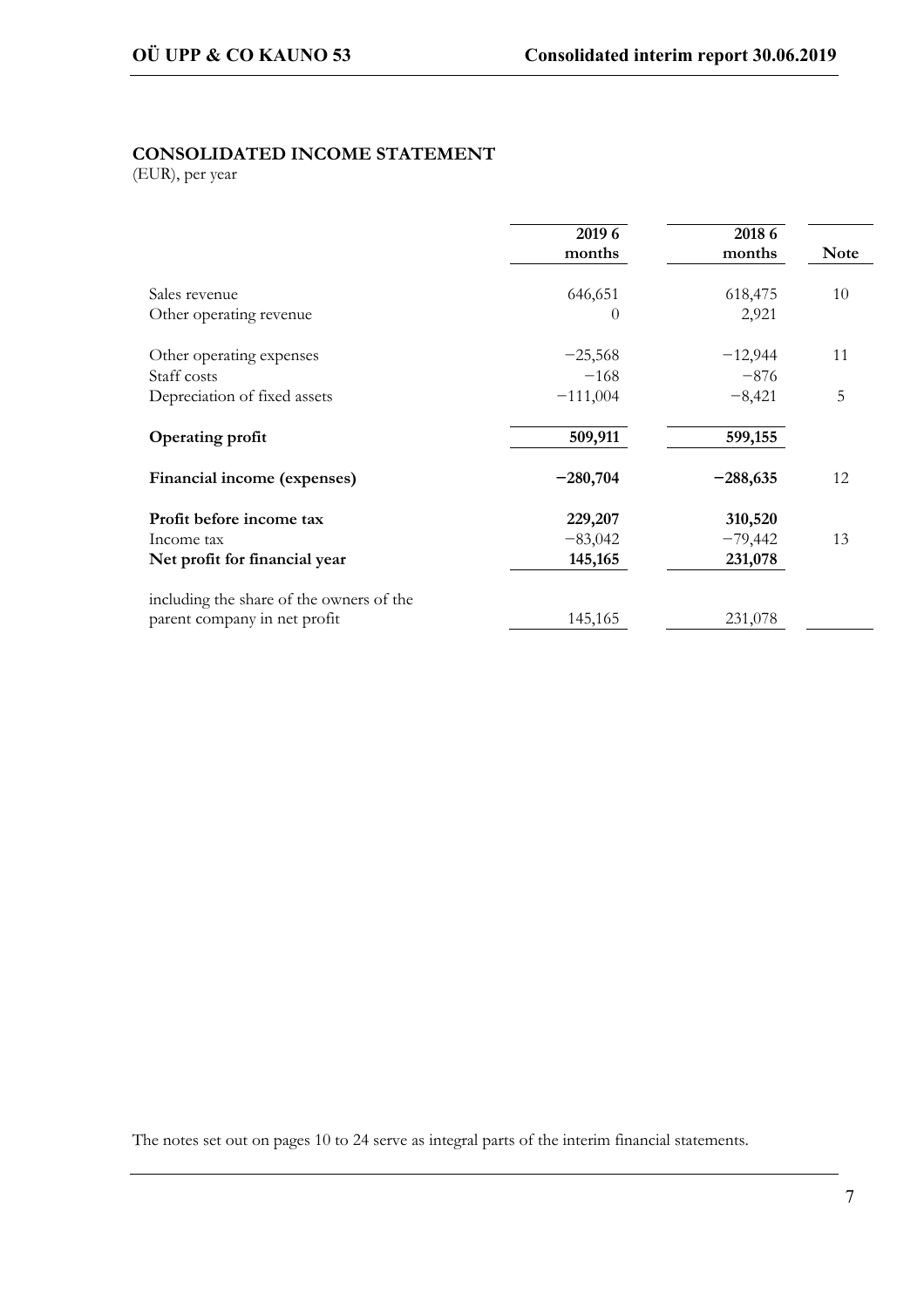## **CONSOLIDATED CASH FLOW STATEMENT**

(EUR), per year

|                                                            | 2019       | 2018       |              |
|------------------------------------------------------------|------------|------------|--------------|
|                                                            | 6 months   | 6 months   | <b>Notes</b> |
| Operating profit (loss)                                    | 509,911    | 599,155    |              |
| Adjustments (depreciation of fixed assets)                 | 111,004    | 8,421      |              |
| Change in receivables and prepayments related to operating |            |            |              |
| activities                                                 | $-998$     | $-5,952$   |              |
| Change in payables and prepayments related to operating    |            |            |              |
| activities                                                 | $-1,236$   | $-12,911$  |              |
| Total cash flow from operating activities                  | 618,681    | 588,713    |              |
| Loans received and bonds issued                            | $\Omega$   | 74,600     |              |
| Repayments of loans received and redemption of bonds       | $-191,667$ | $-290,000$ | 6            |
| Interest paid                                              | $-269,487$ | $-312,310$ |              |
| Total cash flow from financing activities                  | $-461,154$ | $-527,710$ |              |
| Total cash flow                                            | 157,527    | 61,003     |              |
|                                                            |            |            |              |
| Cash at beginning of period                                | 159,684    | 39,745     | 2            |
| Change in cash                                             | 157,527    | 61,003     |              |
| Cash at end of period                                      | 317,211    | 100,748    | 2            |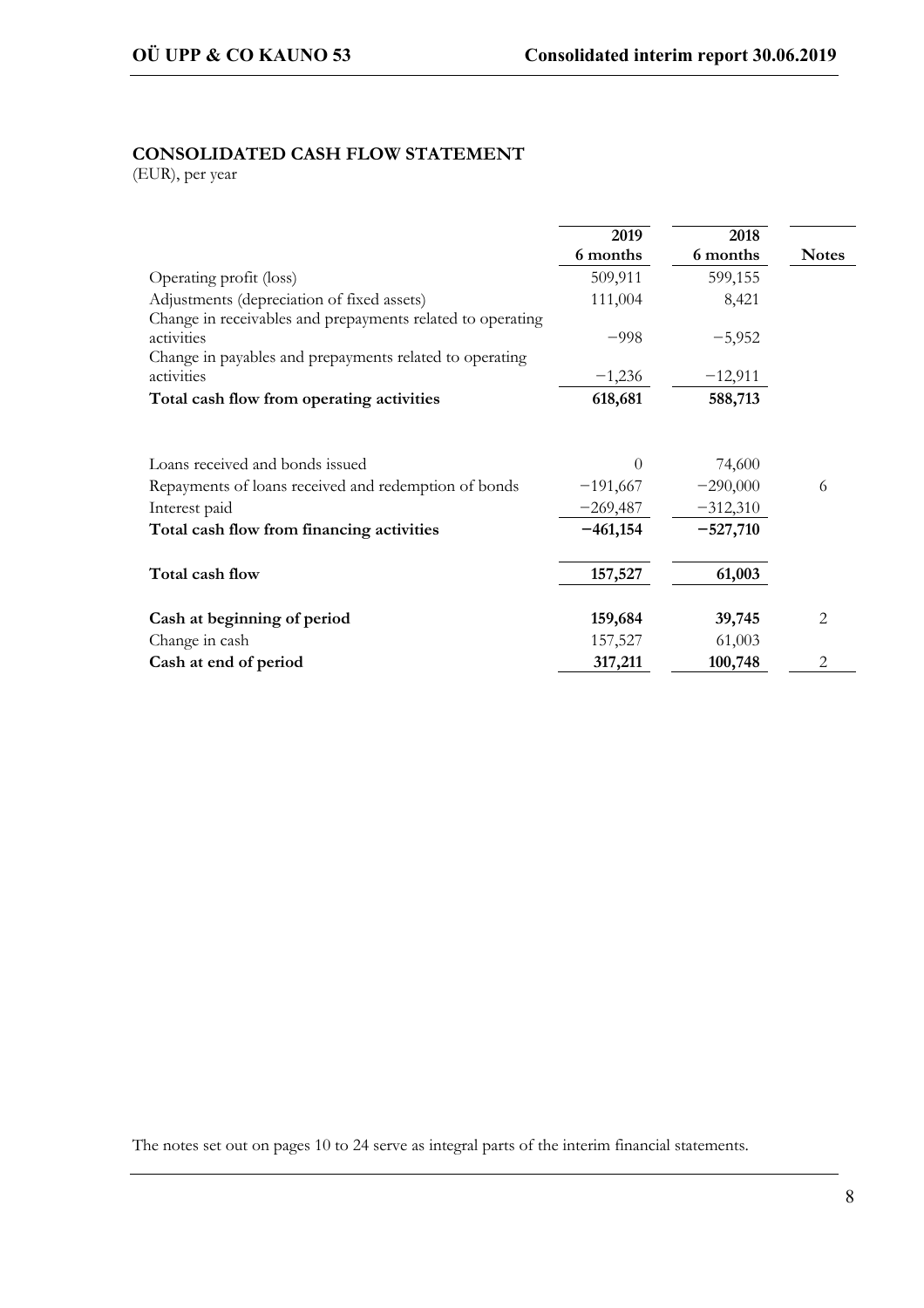## **CONSOLIDATED STATEMENT OF CHANGES IN EQUITY** (EUR)

|                             | Share capital | <b>Retained earnings</b> | Equity<br>Total |
|-----------------------------|---------------|--------------------------|-----------------|
| As of 31,12,2017            | 2,500         | 235,987                  | 238,487         |
| Profit for reporting period | $\Omega$      | 231,078                  | 231,078         |
| As of 30.06.2018            | 2,500         | 467,065                  | 469,565         |
|                             |               |                          |                 |
| Profit for reporting period | $\theta$      | 382,175                  | 382,175         |
| Other changes in equity     | $\theta$      | $-2,255$                 | $-2,255$        |
| As of 31.12.2018            | 2,500         | 846,985                  | 849,985         |
|                             |               |                          |                 |
| Profit for reporting period | $\theta$      | 146,165                  | 146,165         |
| As of 30.06.2019            | 2,500         | 993,150                  | 995,650         |

More detailed information on share capital and changes therein is available in Note 9.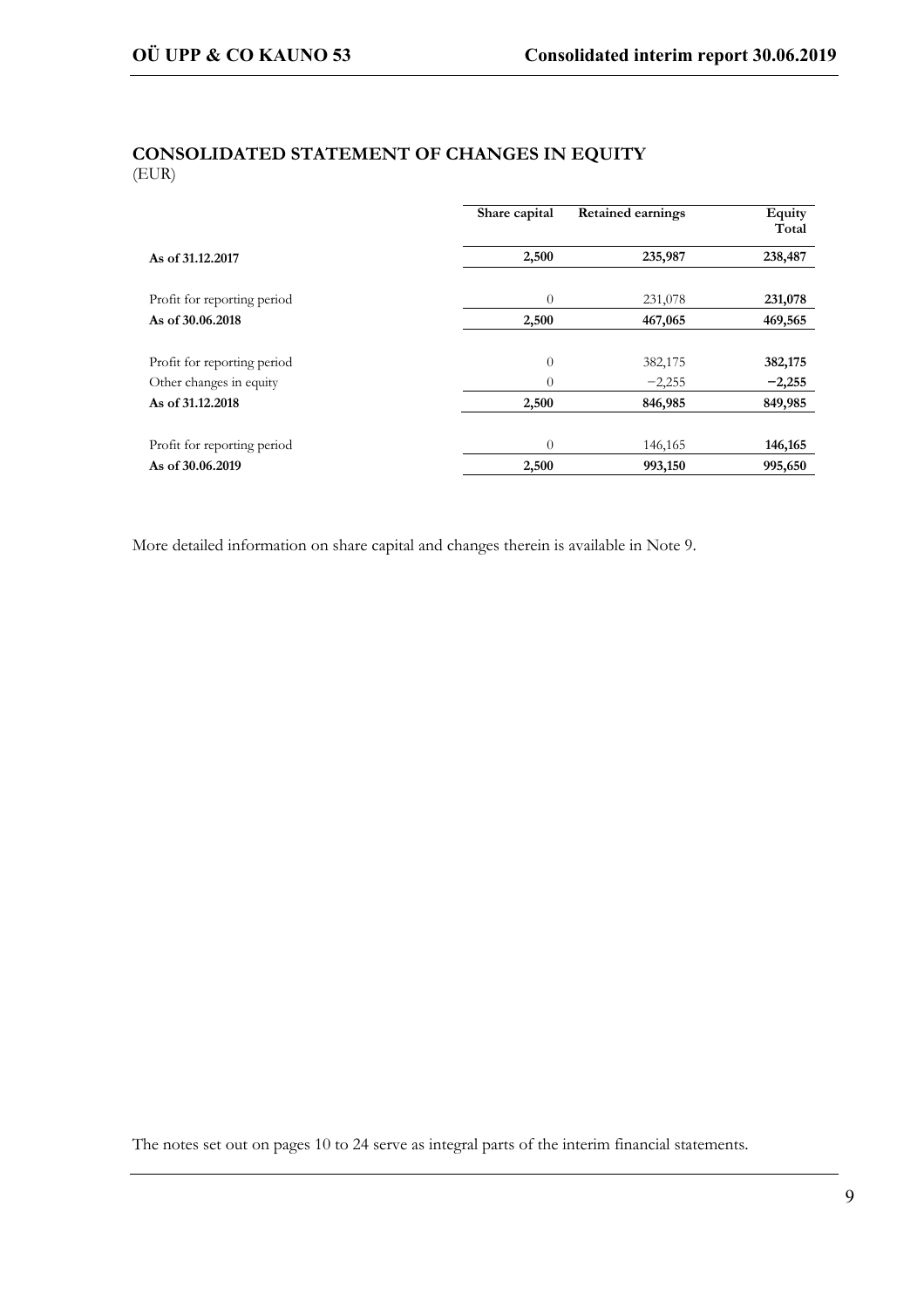## **NOTES TO INTERIM CONSOLIDATED ANNUAL ACCOUNTS**

#### **Note 1 Accounting policies and procedures**

OÜ UPP & CO Kauno 53 (hereinafter the Parent Company) is a company registered and operating in Estonia. The interim consolidated annual accounts reflect the consolidated assets, liabilities, equity, economic results and cash flow of the Parent Company and UAB Promalita, its Lithuanian subsidiary (hereinafter jointly referred to as the Group).

The interim consolidated annual accounts of OÜ UPP & CO Kauno 53 for 2019 have been prepared in compliance with the Estonian Financial Reporting Standard. The Estonian Financial Reporting Standard is based on internationally acknowledged principles of accounting and reporting, the primary requirements of which are provided for in the Accounting Act, which are supplemented by guidelines issued by the Accounting Standards Board of the Republic of Estonia.

The interim consolidated financial statements have been prepared in euros.

A description of the significant accounting policies and procedures as well as bases for evaluation is provided below.

#### **A. Consolidation**

The interim consolidated annual accounts contain the financial indicators of OÜ UPP & CO Kauno 53 and its subsidiaries, which have been consolidated on a line-by-line basis. Subsidiaries are consolidated from the date dominant influence or joint control was transferred to the group and its consolidation is terminated from the date the group loses dominant influence or joint control.

Subsidiaries are companies controlled by the parent company. A subsidiary is deemed to be under the control of the parent company if the parent company holds either directly or indirectly more than 50% of the voting shares of the subsidiary or is in some other manner able to control the management and financial policies of the subsidiary.

Subsidiaries use the same accounting principles in their reports as the parent company. All intra-group transactions, receivables and payables as well as unrealised gains and losses from transactions concluded between the group companies have been eliminated from the interim and annual accounts in full. Unrealised losses are not eliminated if they essentially represent impairment.

Minority shareholding, which is the part of the subsidiary's profit or loss and net assets that does not belong to the group, is recorded on a separate line in the consolidated income statement and balance sheet (under equity).

New subsidiaries are reported on the consolidated interim and annual accounts using the purchase method. The acquisition cost of companies recorded by the purchase method is divided by the fair value of the assets, liabilities and contingent liabilities as of the acquisition date. The share of the acquisition cost that exceeds the fair value of assets, liabilities and contingent liabilities acquired is recognised as goodwill.

#### **B. Investments in subsidiaries and affiliates in the unconsolidated balance sheet of the**

#### **parent company**

Pursuant to the Estonian Financial Reporting Standard, the primary unconsolidated accounts of the consolidating unit (parent company) must be separately presented in the notes to the financial statements. The primary accounts of the parent company have been prepared using the same accounting policies as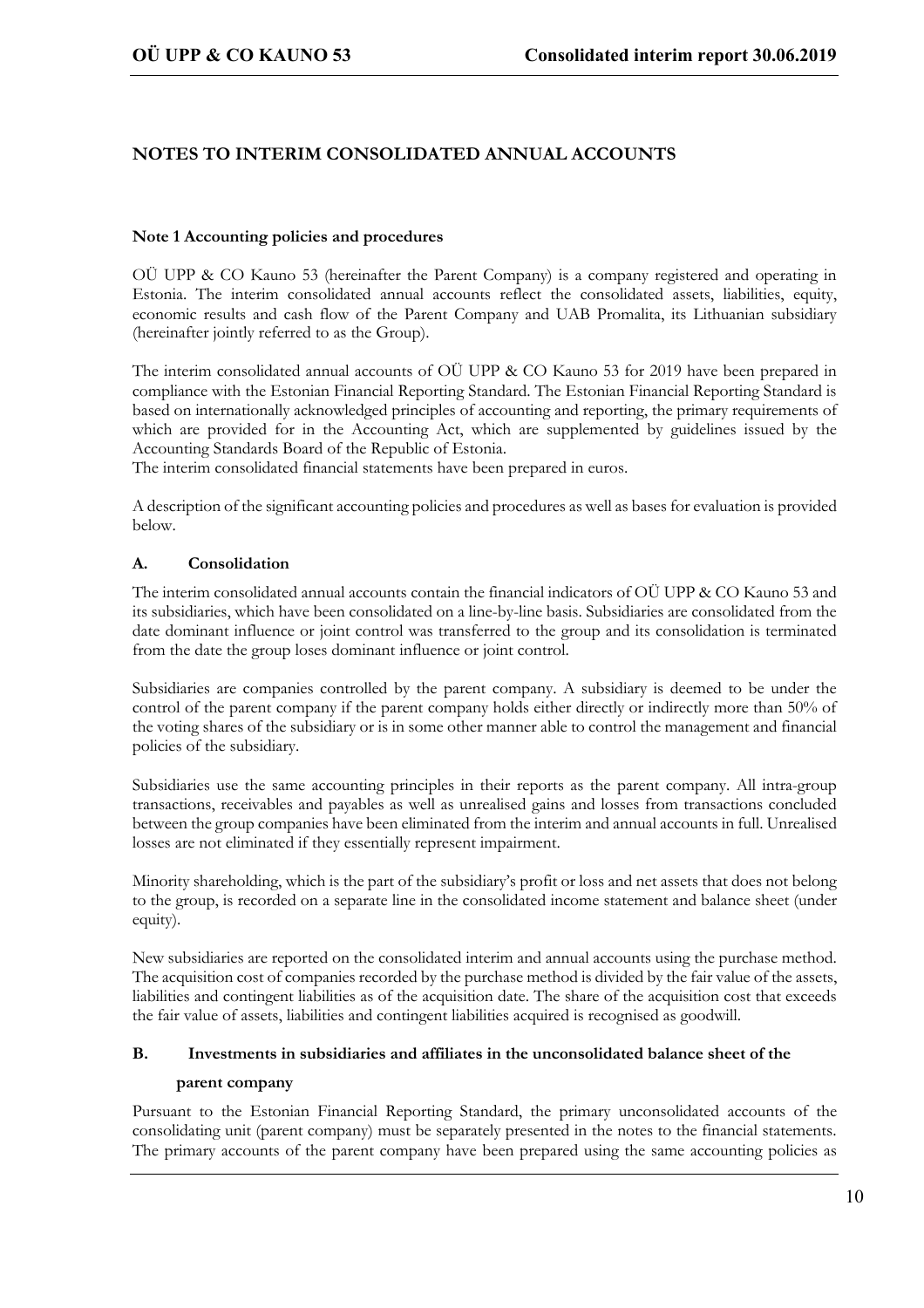applied in preparing the consolidated annual accounts, except for investments in subsidiaries that have been recognised in the unconsolidated balance sheet at acquisition cost.

Dividends paid out by subsidiaries and affiliates are recognised as financial income as of the moment the parent company becomes entitled to these dividends, excluding the part of dividends paid out on account of the available equity earned by the subsidiary or affiliate before the acquisition of the company by the group. The respective proportion of the dividends is recognised as a reduction of the investment.

#### **C. Cash**

Bank account balances and cash in hand are recognised under the balance sheet entry "Cash". Cash flow from operating activities has been calculated using the indirect method. Cash flow from investment and financing activities is recognised by using the direct method, i.e. presented as the gross earnings and payments in the reporting period.

#### **D. Financial assets**

All financial assets are initially registered at their acquisition cost, which is equal to the fair value of the consideration paid for the financial asset in question. The initial acquisition cost also includes all the costs directly attributable to the acquisition of financial assets, including the fees payable to agents and advisers, the non-refundable taxes attributable to the transaction and other similar costs, and excluding the costs attributable to the acquisition of such financial assets that are recognised at fair value with changes through profit or loss.

All purchases and sales of financial assets under regular market conditions are recognised on the relevant transaction dates, i.e. on the date when the group enters into the obligation (e.g. enters into a contract) for the purchase or sale of certain financial assets. Purchases and sales performed under regular market conditions mean such purchases and sales, in the event of which the financial asset purchased or sold is transferred from the seller to the buyer during the period that has been established on the market or required under the relevant market regulations.

All financial assets are recognised at their fair value after they have been initially registered, except:

- a) receivables from other parties, which the group has not acquired for resale and held-to-maturity financial investments – these are recognised at the adjusted acquisition cost;
- b) investments in shares and other equity instruments whose fair value cannot be reliably determined (including derivatives related to such assets) – these are recognised at their acquisition cost.

#### Financial assets recognised at fair value

Financial assets recognised at fair value are revalued on each balance sheet date at the fair value of the moment from which the potential transaction costs attributable to the realisation of the assets have not been subtracted. The fair value of securities listed on the stock exchange is based on the closing prices of the balance sheet date and the official exchange rates of the European Central Bank. The fair value found on the basis of all information available to the group about the value of the investment is used for securities not listed on the stock exchange.

Profits and losses arising from changes in the fair value are recorded in the income statement under "Financial income and expenses". Profits and losses arising from realisation of financial assets reported at the fair value as well as the interest and dividends on the corresponding securities are recorded in the income statement under "Financial income and expenses".

Changes in the fair value of the financial assets acquired for trading are recognised as profit or loss in the income statement of the accounting period. Changes in the fair value of other financial assets recognised at fair value are recognised consistently (i.e. under equal conditions as of the moment of acquisition of the assets until the realisation of the assets) in equity in the fixed assets revaluation reserve. Differences in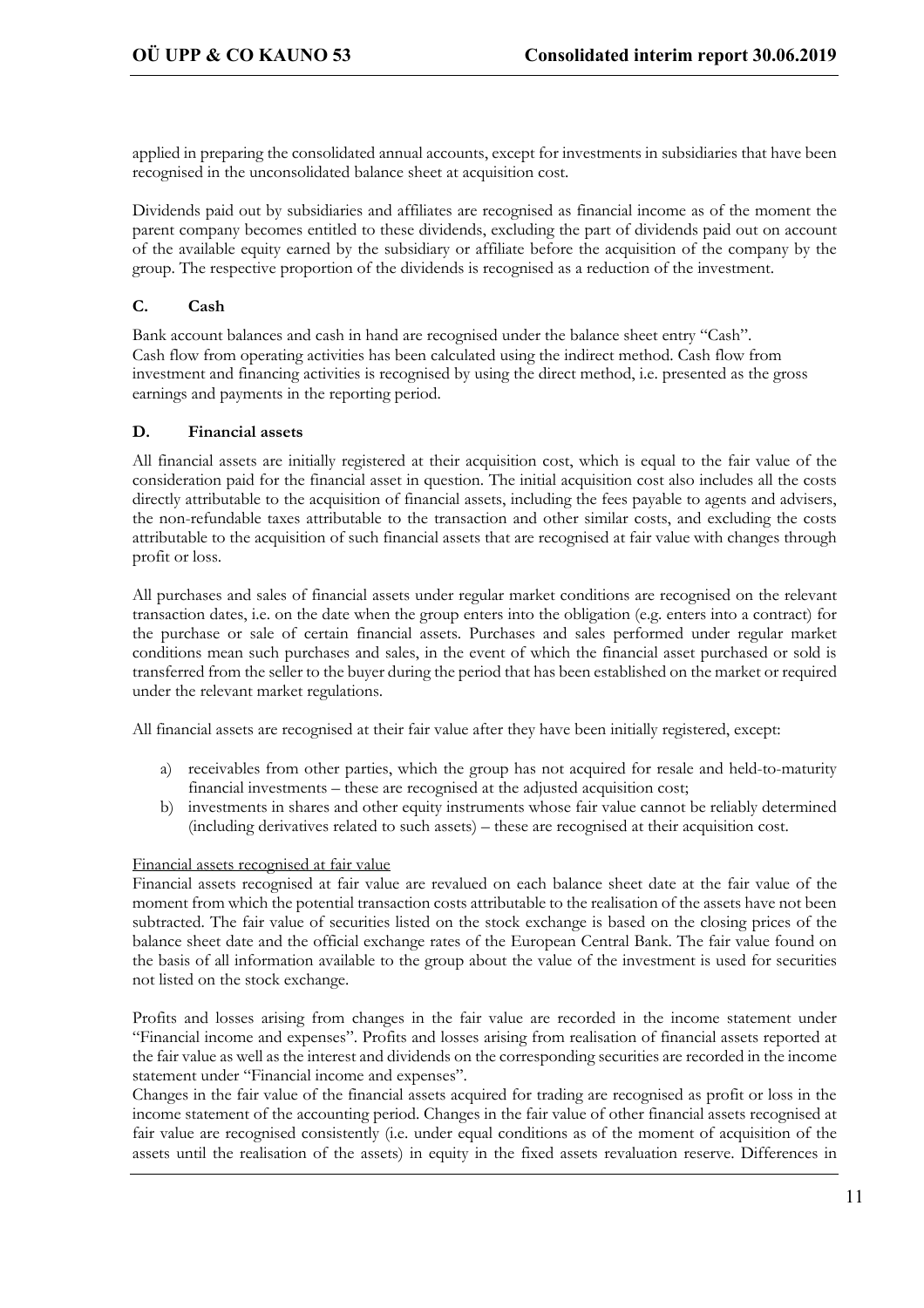revaluation caused due to changes in exchange rates of financial assets in foreign currencies, interest income calculated on the basis of the internal interest rate and dividend income received on equity instruments are immediately recognised in the income statement.

Securities (shares, bonds, debenture bonds, fund units, etc.) that will probably not be sold in the next twelve months (excluding investments in subsidiaries and affiliates) and securities with a fixed maturity date of more than twelve months after the balance sheet date and loans granted with a maturity date of more than twelve months after the balance sheet date are recognised as long-term financial investments (other longterm investments in shares and securities and long-term receivables).

An evaluation is done every balance sheet date to determine whether there are any circumstances suggesting possible impairment of assets. If such circumstances exist, financial assets are written down as follows:

- a) A financial asset recognised at amortised cost (such as a receivable or a held-to-maturity debt security) is written down to the present value of its estimated future cash flows (discounted at the asset's original effective interest rate);
- b) A financial asset recognised at acquisition cost (such as shares or other equity instruments whose fair value cannot be measured reliably) is written down to the present value of its estimated future cash flow (discounted at the current average market rate of return for a similar financial asset);
- c) A financial asset recognised at fair value is written down to its fair value.

An impairment loss is recognised as an expense in the income statement. In the case of financial assets that are recognised at fair value with changes via the equity revaluation reserve, the negative revaluation reserve that has thus far been recognised in equity will be transferred to the income statement upon the identification of impairment characteristics.

Reversal of impairment losses:

- (a) If the value of a financial asset recognised at amortised cost that has been written down in a previous period increases, the previously recognised impairment loss is reversed, resulting in the carrying amount of the asset to be the lower of (1) the present value of the asset's estimated future cash flow and (2) the balance sheet residual value using the amortised cost of the asset that would have been measured had the impairment loss not been recognised. Reversals of impairment losses are recognised in the income statement.
- (b) Write-downs of assets that are recognised at acquisition cost because their fair value cannot be reliably determined are not cancelled.
- (c) Upon the reversal of impairment losses of financial assets at fair value with changes that are recognised via the equity revaluation reserve, the following will be used as the basis: upon the reversal of impairment losses of shares and other equity instruments, the increase in value will be recognised in the equity revaluation reserve; upon the reversal of impairment losses of bonds and other debt instruments, the increase in value will be recognised in the income statement.

#### Receivables and financial investments held until redemption date

Accounts receivable that the group has not acquired for resale, and held-to-maturity financial assets, are recorded at the adjusted acquisition cost thereof, using the effective interest rate. The adjusted acquisition cost is calculated for the entire term of the financial asset and any discounts or premiums that have occurred upon the acquisition and the costs directly attributable to the transaction are taken into account.

Financial assets recognised using the adjusted acquisition cost method are written down if their recoverable amount is likely to remain below their book value. The recoverable amount of financial assets recognised at the adjusted acquisition cost is the present value of future cash flow derived from the financial assets discounted with the effective interest rate fixed at the moment of initial recognition. Write-downs of financial assets related to operations are recognised in the income statement as operating charges under "Other operating expenses" and write-downs of financial assets related to investment activities are recognised in the income statement under "Financial income and expenses".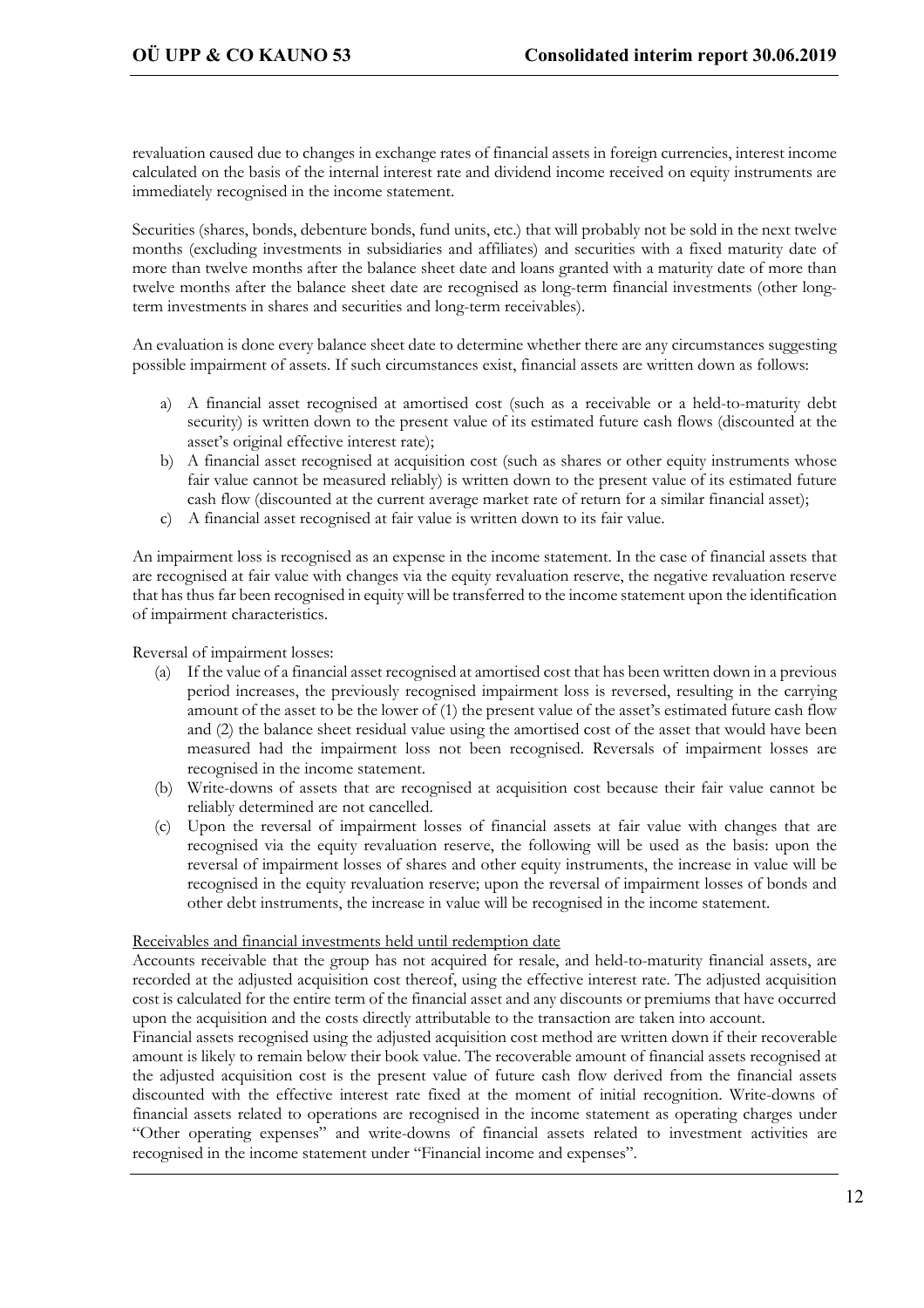Impairment of individually important financial assets is determined separately for each asset. Based on historical experience, receivables are treated as uncollectible to the extent of 50% (i.e. a write-down is recorded for the receivables) if they are overdue for more than 90 days, and uncollectible to the extent of 100% if they are overdue for more than 180 days.

Receivables are also recorded as uncollectible in other events that imply that the recoverable amount of the receivable falls short of its book value. Upon the recovery of a receivable that was previously written down or in case of other events that indicate that the write-down is no longer justified, the reversal of the writedown is recognised in the income statement as a decrease in the expenses where the write-down was initially recognised.

Interest income from receivables is recorded in the income statement under "Financial income and expenses".

#### **E. Trade receivables**

Current receivables incurred by the group in the course of its daily business activities are recognised as trade receivables. Trade receivables are recognised at the adjusted acquisition cost (i.e. nominal value less repayments and any necessary write-downs).

Discounts on receivables are represented whenever there is objective evidence of the fact that the total amount of receivables will not be received in accordance with the initial contractual terms and conditions pertaining to receivables. The circumstances referring to a possible decrease in the value of receivables are the bankruptcy of a debtor or their significant financial difficulties and failure to stick to deadlines. An impairment of individually important receivables (i.e. the need for a write-down) is evaluated separately regarding each buyer proceeding from the present value of the amounts to be presumably received in the future. In the case of such receivables that are not individually significant, and in relation to which it is not directly known that their value has been decreased, the decrease in the value is assessed as a total, with due consideration of the experience for previous years pertaining to outstanding receivables. The write-down amount of doubtful accounts is the difference in the book value of such accounts and the present value of future cash flows using the internal interest rate method. The book value of the receivables is reduced by the amount of doubtful accounts and the loss from the write-down is recorded in the income statement. The receivable and its write-down are written off the balance sheet if the receivable is deemed to be uncollectible. Collection of doubtful receivables that have previously been written down is recognised as a decrease in the expenses of doubtful receivables.

#### **F. Investment properties**

Investment property is a real estate object held by the group first and foremost for the purpose of earning operating income and increase in value rather than using it upon the production of goods or services, for administrative purposes, or for sale in the course of regular business activities.

Investment properties are recognised using the fair value method. When applying the fair value method, the investment property is recognised by the group on every balance sheet date at fair value proceeding from the discounted cash flow method.

Fair value is adjusted only upon the increase or decrease of value by more than 2% compared to the respective value in the previous year. Gains and losses on changes in the value are reported in the income statement under "Other operating revenue" and "Other operating charges".

#### **G. Tangible fixed assets**

Assets that cost 200 euros and more and whose useful lives exceed one year are deemed to be tangible fixed assets. Assets whose useful lives exceed 1 year but whose acquisition cost is less than 200 euros are recognised as low-value inventory (under inventories) until taken into use and transferred into expenses in the extent of 100% at the time they are taken in use. Expensed low-value inventory is reported off the balance sheet.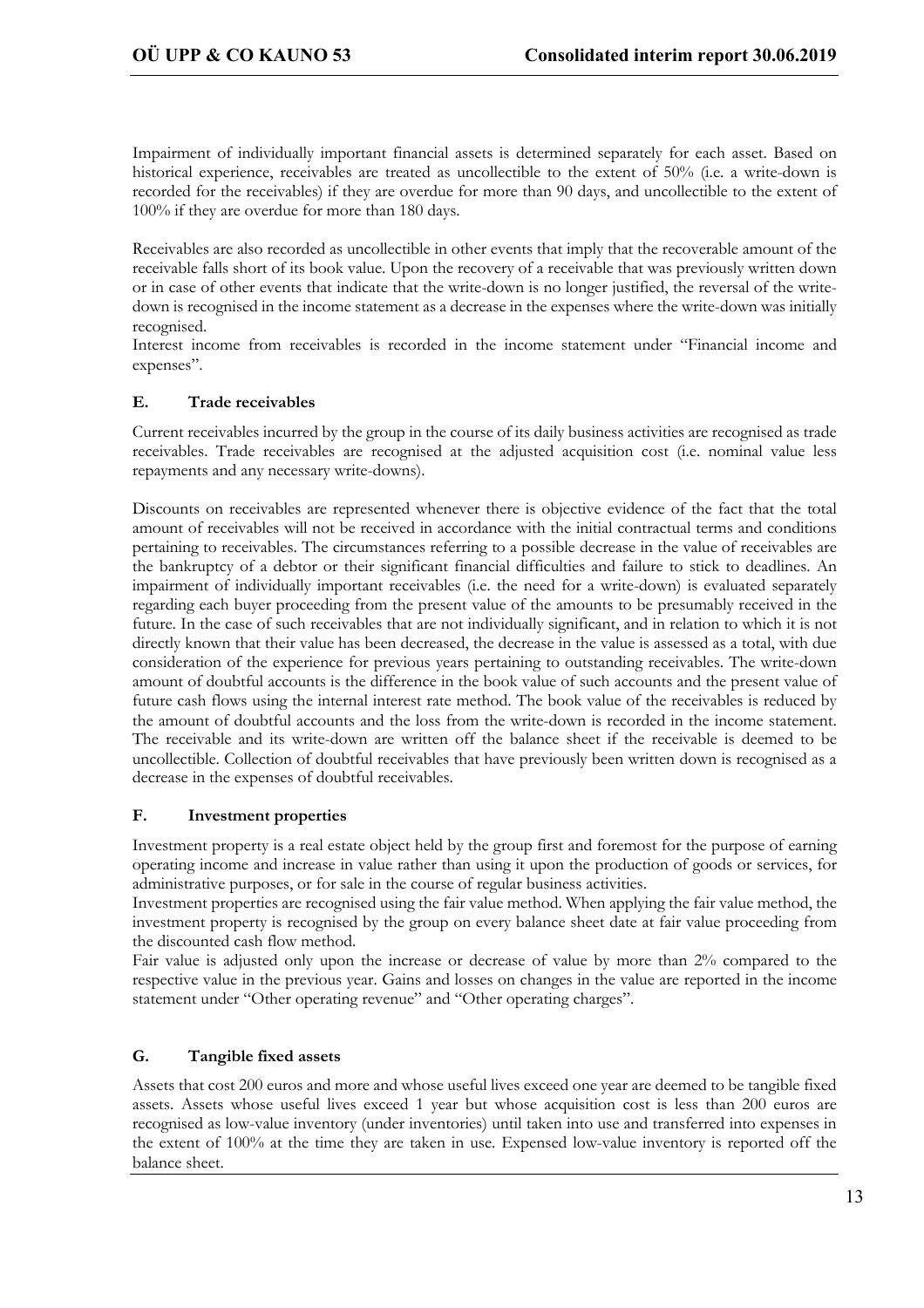Tangible fixed assets are registered at their acquisition cost, which comprises the purchase price and expenses directly attributable to the acquisition.

Tangible fixed assets are subsequently recognised in the balance sheet at their acquisition cost less accumulated depreciation and any possible write-downs resulting from impairment.

If an item of tangible fixed assets consists of distinguishable components with different useful lives, such components are registered in accounting as separate items of assets and different depreciation rates are assigned to them according to their useful lives.

Later expenses on recognised tangible fixed assets (e.g. the replacement of certain parts of an asset) are added to the book value of the assets if the following criteria have been met: (a) it is likely that as a result, the group will receive economic benefit in the future; and (b) their acquisition cost can be reliably measured. Replaced parts are written off the balance sheet. All other expenditure is recognised as expenses in the period when the expenses were incurred.

Straight-line method is used for the depreciation of tangible fixed assets. Depreciation rates are established separately for each item of tangible fixed assets on the basis of its useful life. Annual depreciation rates for classes of fixed assets are as follows:

| $\bullet$ Land                                  | $0\%$       |
|-------------------------------------------------|-------------|
| • Buildings and structures                      | $2 - 15\%$  |
| • Machinery and equipment                       | $8-50\%$    |
| • Means of transport                            | $15 - 25\%$ |
| • Other fixtures, fittings, tools and equipment | $20 - 40\%$ |

Depreciation of assets is discontinued if the final value of the assets which equals a sum that the group would receive upon transfer of the assets today, if the assets were of the same age and in the same state as they are expected to appear at the end of their useful life, exceeds the book value of the assets. The depreciation methods, rates and final values of tangible fixed assets are reviewed at least at the end of each financial year and if new estimates differ from the previous ones, the variations are recognised as changes in accounting estimates, i.e. they are carried forward.

Possible impairment of tangible fixed assets is assessed if certain events or developments imply that the recoverable amounts of the assets may be smaller than their book value. If such developments exist, the group will carry out an evaluation of the recoverable amount of the assets. If the estimated recoverable amount of the assets is below their book value, the assets or assets constituting a cash-generating unit are written down to their recoverable amount, which is equal to the higher of the present value (or value in use) of the future cash flow from the assets or the fair value of the assets less costs to sell. The fair value of assets is determined by independent experts, if necessary. The write-down is recorded as an expense of the accounting period on the same row of the income statement where the depreciation on the written down assets or the assets belonging to a cash generating unit has been recorded.

If later the recoverable amount of the assets increases, exceeding its book value, the write-down will be cancelled and the book value of the assets will be increased, but not in excess of the book value of the assets that would have been recorded if the assets had not been written down. Cancellation of a write-down of assets is recognised in the income statement on the same account where the previous write-down was recognised.

Recognition of tangible fixed assets is discontinued upon their transfer or if the group does not expect fiscal advantages from their use or sales. Gains and losses on discontinued recognition of tangible fixed assets are recognised in the income statement under "other operating revenue" or "other operating charges" for the period when recognition was discontinued.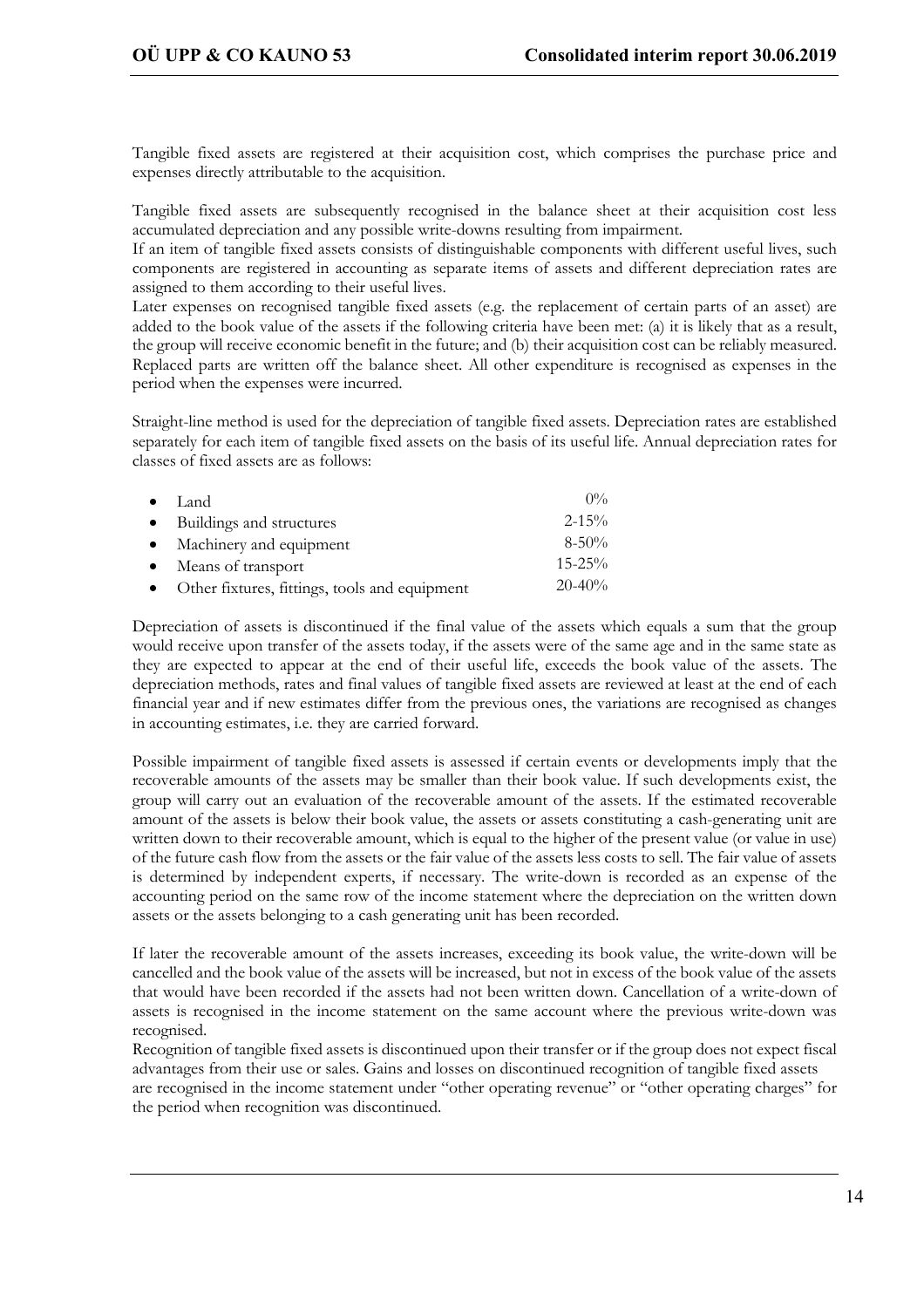#### **H. Intangible fixed assets**

Intangible fixed assets are registered at their acquisition cost, which comprises the purchase price and expenses directly attributable to the acquisition. Intangible fixed assets are subsequently recognised in the balance sheet at their acquisition cost less accumulated depreciation and any possible write-downs resulting from impairment. Depreciation is calculated using the straight-line method.

#### **I. Impairment of assets**

Impairment of intangible assets of undefined useful lives (including goodwill) is checked once a year by comparing the carrying amount of the assets with the recoverable amount.

The occurrence of circumstances referring to possible impairment is assessed in the event of tangible fixed assets with unlimited useful lives and depreciable assets. If such circumstances exist, the recoverable amount of the assets is measured and it is compared with the carrying amount.

The loss caused by impairment is recognised in the amount by which the carrying amount of the asset exceeds its recoverable amount. The recoverable amount of an asset item is the fair value of the asset item from which the costs to sell or the value in use, whichever is higher, have been deducted. To assess the extent of impairment, the recoverable amount is assessed either with regard to individual asset items or the smallest possible groups of assets for which it is possible to differentiate the cash flow. Write-downs of assets are recognised as expenses for the financial year.

Once an asset item has been written down, it is assessed on every subsequent balance sheet date whether it may be likely that the recoverable amount of the asset item has increased in the meantime (excluding goodwill whose write-downs are not cancelled). Any previous write-downs are cancelled if the impairment test shows that the recoverable amount of an asset item or a group of assets (cash generating unit) has increased to over the carrying amount and the carrying amount of the asset item is increased to the amount that would have emerged considering normal depreciation during the years in-between. Cancellations of write-downs are recognised in the income statement of the annual period as a reduction of the cost of writedowns of fixed assets.

#### **J. Financial liabilities**

All financial liabilities (trade creditors, loans raised, accrued expenses, bonds issued and other short-term and long-term payables) are initially registered at their acquisition cost, which also includes all the expenses directly attributable to acquisition. Any further recognition takes place pursuant to the adjusted acquisition cost method (except the financial liabilities acquired for the purpose of resale and derivative instruments of negative fair value that are recognised at the fair value thereof).

The adjusted acquisition cost of short-term financial liabilities is generally equal to their nominal value and therefore short-term financial liabilities are recognised in the balance sheet in the amounts subject to payment. In order to calculate the adjusted acquisition cost of long-term financial liabilities, they are initially recognised at the fair value of the amounts received (less any transaction costs), considering the interest expenses to be incurred on the liability in future periods, using the internal interest rate method.

A financial liability is classified as current if its payment term is within twelve months as of the balance sheet date or if the group does not have the unconditional right to postpone the payment of the obligation for more than twelve months after the balance sheet date. Loans payable that are due within 12 months as of the balance sheet date, but which are refinanced as long-term after the balance sheet date, but before the approval of the financial statements, are recognised as current liabilities. Loans payable that the lender had the right to recall on the balance sheet date due to a breach of the terms and conditions provided for in the loan agreement are also recognised as current liabilities.

Promises, guarantees and other obligations that may turn to liabilities under certain conditions in the future, but the likelihood of whose realisation in the opinion of the management of the parent company is smaller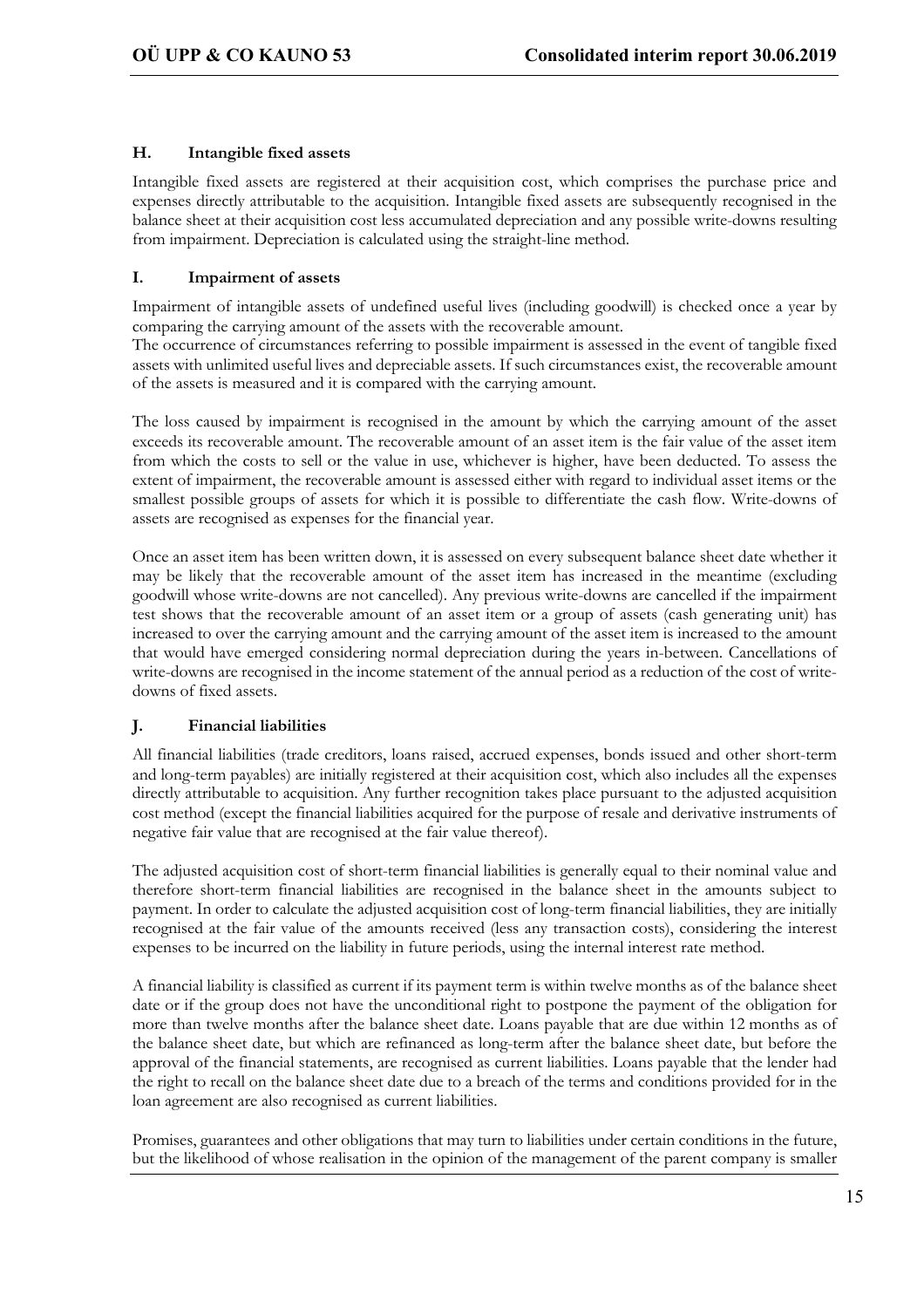than the likelihood of non-realisation, have been disclosed as contingent liabilities in the notes to the financial statements.

#### **K. Revenue**

Revenue from the sale of services is recognised in the period in which the service is provided if the revenue gained from providing the service can be reliably measured, the proceeds arising from the transaction are likely to be collected, and the expenses related to the transaction can be reliably assessed. Revenue from the sale of goods is recognised when all significant risks related to ownership have been transferred to the buyer, the proceeds arising from the sale are likely to be collected, and the expenses related to the sales revenue and the transaction can be reliably determined.

Sales revenue reflects the sale of services and goods related to the principal activity. Other operating revenue comprises irregular revenue not directly related to the principal activity.

Interest income is recognised on an accrual basis once it is likely that the group will gain economic benefit from the transaction and the amount of interest income can be reliably measured.

#### **L. Expenses**

Expenses are recognised on an accrual basis, i.e. at the moment when the economic transaction actually occurs, not when the liability is paid.

Expenses are recognised in the same period as the revenue associated with them. Expenses that are likely to participate in generating economic benefits in future periods are recognised on the balance sheet as assets at the moment of their emergence and as expenses in the period(s) when the expenses associated with them emerge.

Expenses of services and goods purchased directly for the purpose of the principal activity are recognised in the income statement under "Goods, raw materials and services". Other operating expenses comprise expenses that are not regarded directly as costs of provision of services. Other operating revenue comprises irregular expenses not related to the principal activity.

Interest expenses are recognised as financial expenses of the reporting period on the accrual basis.

#### **M. Corporate income tax**

Pursuant to the currently applicable Income Tax Act, a company registered in Estonia does not pay income tax on the profit earned, and profit distributed by way of a bonus issue is also not taxed. Companies pay income tax on profit distributed as dividends or other profit distributions, including disbursements from equity, that exceed the monetary and non-monetary contributions to the equity of the company upon the disbursement thereof by monetary or non-monetary means. On the basis of the abovementioned Act, profit distributed by the company as dividends or by other means is taxed with income tax at the rate of 20/80.

Pursuant to the tax legislation applicable in Estonia, the company is not able to disburse all its available equity without additional expenses; instead, a part of equity will be used to cover the income tax on dividends. Provisions in respect of future income tax payable on dividends are not formed before the declaration of dividends, but the relevant information is disclosed in the notes to the accounts.

Corporate income tax related to the disbursement of dividends or the making of other payments that reduce equity is recognised as a liability and an expense at the moment of announcing the dividends or other payments that reduce equity.

Income tax on dividends is recognised in the income statement under income tax expenses during the same period when the dividends are announced, regardless of the period for which they have been announced or when they are actually disbursed.

Taxation of subsidiaries registered in a foreign country.

Pursuant to the Income Tax Act, the net profit of the company, as adjusted with the temporary and permanent differences provided in the Income Tax Act, is subject to income tax in Lithuania, with the tax rate being 15%.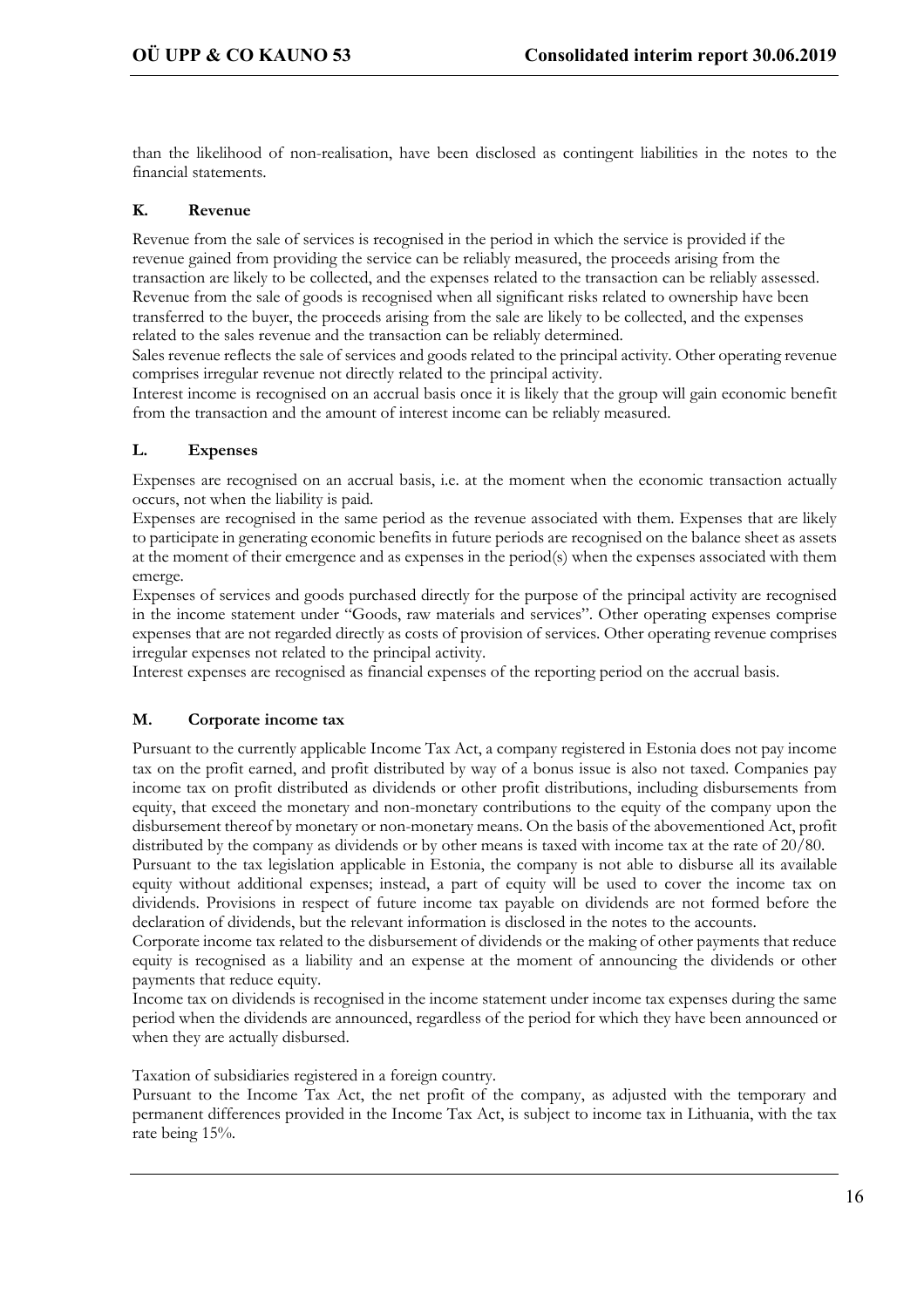Deferred tax has been recognised in the accounting pursuant to the liability method on all temporary differences as of the balance sheet date between the tax base and book value of the assets and liabilities. Deferred tax assets are only recognised if it is likely that gains will be earned in the future on whose account the deferred tax assets can be used.

#### **N. Lease accounting**

Lease transactions where all significant risks and benefits related to the ownership of the assets are transferred to the lessee are recognised as financial lease. Other lease transactions are treated as operating lease.

The Company leases its assets under operating lease conditions and therefore recognises assets in the balance sheet under regular conditions and similarly to other assets recognised in the balance sheet.

The lessor recognises the rental income received from operating lease during the rental period as revenue in the income statement. The payments made to the lessor are structured such as to increase together with the expected general inflation based on the published indexes in order to compensate for the expected increase in the expenses of the lessor in relation to inflation.

#### **O. Events after the balance sheet date**

The interim and annual accounts reflect the material circumstances that influence the evaluation of assets and liabilities and which occurred between the balance sheet date and the preparation date of the financial statements, but which are related to transactions that took place during the accounting period or earlier.

Events after the balance sheet date that have not been considered in the evaluation of assets and liabilities, but that considerably affect the result of the next financial year are disclosed in the financial statements.

#### **P. Impact of the global economy**

It is impossible for the management to offer reliable forecasts as to what the impact of potential future unstable conditions in the global economy would be on the group's activities and financial position. The management believes that it has taken all measures required to guarantee the group's sustainability and growth in the current conditions.

## **Q. Related parties**

Parties are considered to be related if one party either controls the other party or has significant influence on the business decisions made by the other party, including the parent company and other companies belonging to the same group, members of the supervisory board and the management board, their family members and companies that are controlled by said persons or where said persons have significant influence.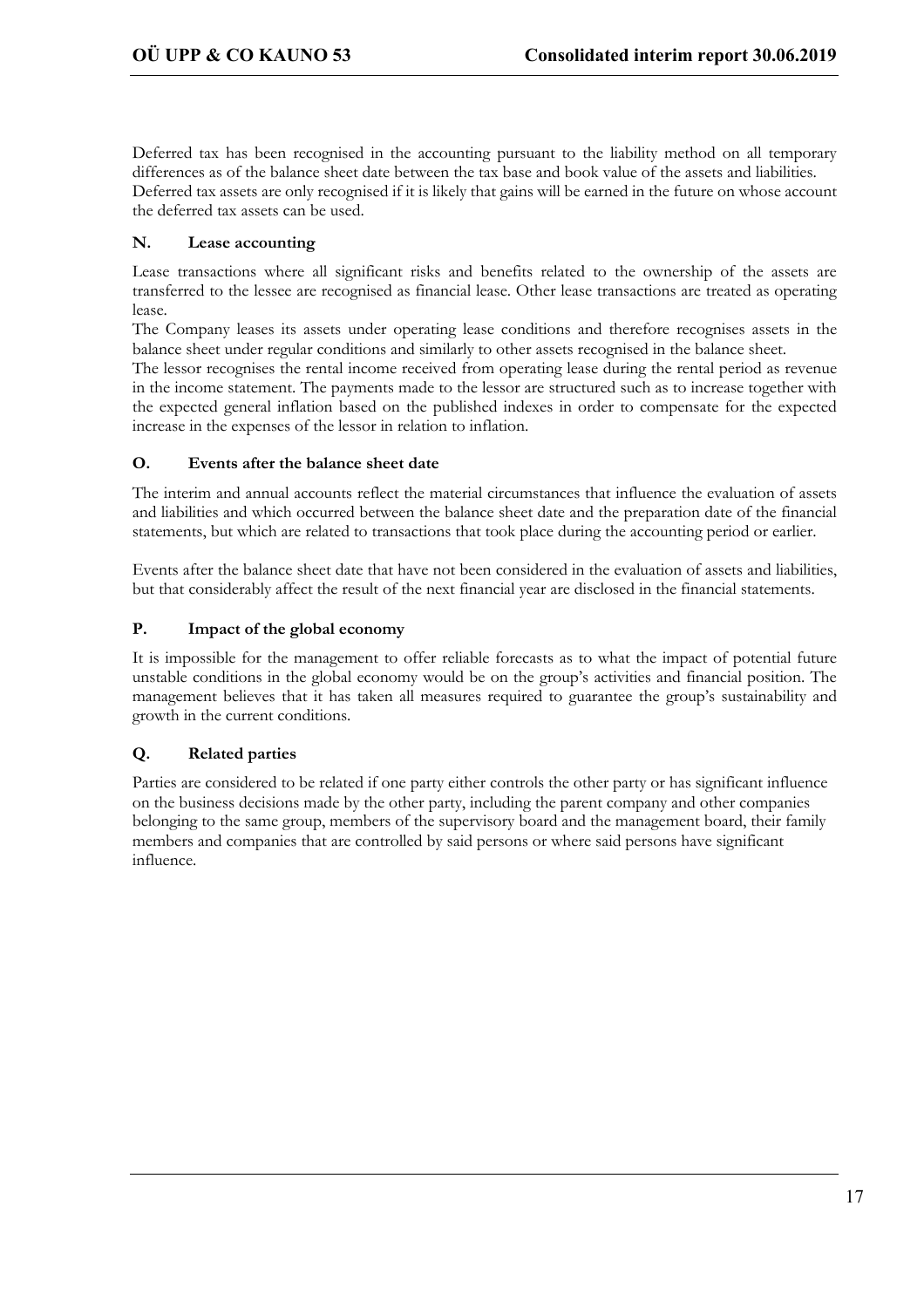**Note 2 Cash** (EUR)

|              |         | 30.06.2019 30.06.2018 |
|--------------|---------|-----------------------|
| Cash at bank | 317.211 | 100.748               |
| Total cash   | 317,211 | 100,748               |

The Group has bank accounts in Swedbank and OP Corporate Bank Lithuanian Branch. Cash payments are not accepted.

#### **Note 3 Subsidiaries**

Group shareholding

|               |           | Country Holding $\%$ Holding $\%$ |            |
|---------------|-----------|-----------------------------------|------------|
|               | оf        | as of                             | as of      |
| Name          | location  | 30.06.2019                        | 30.06.2018 |
| Promalita UAB | Lithuania | $100\%$                           | $100\%$    |
|               |           |                                   |            |

The shares of the subsidiary are not listed on the stock exchange.

#### **Note 4 Investment properties**

(EUR)

|                           | Built-up   |            |
|---------------------------|------------|------------|
|                           | registered |            |
|                           | immovable  | Total      |
| <b>Balance 31.12.2017</b> | 15,350,000 | 15,350,000 |
|                           |            |            |
| <b>Balance 30.06.2018</b> | 15,350,000 | 15,350,000 |
|                           |            |            |
| Change in fair value      | 350,000    | 350,000    |
| <b>Balance 31.12.2018</b> | 15,700,000 | 15,700,000 |
|                           |            |            |
| <b>Balance 30.06.2019</b> | 15,700,000 | 15,700,000 |
|                           |            |            |

Investment properties have been recognised at fair value.

Colliers International Advisors UAB served as the independent evaluator.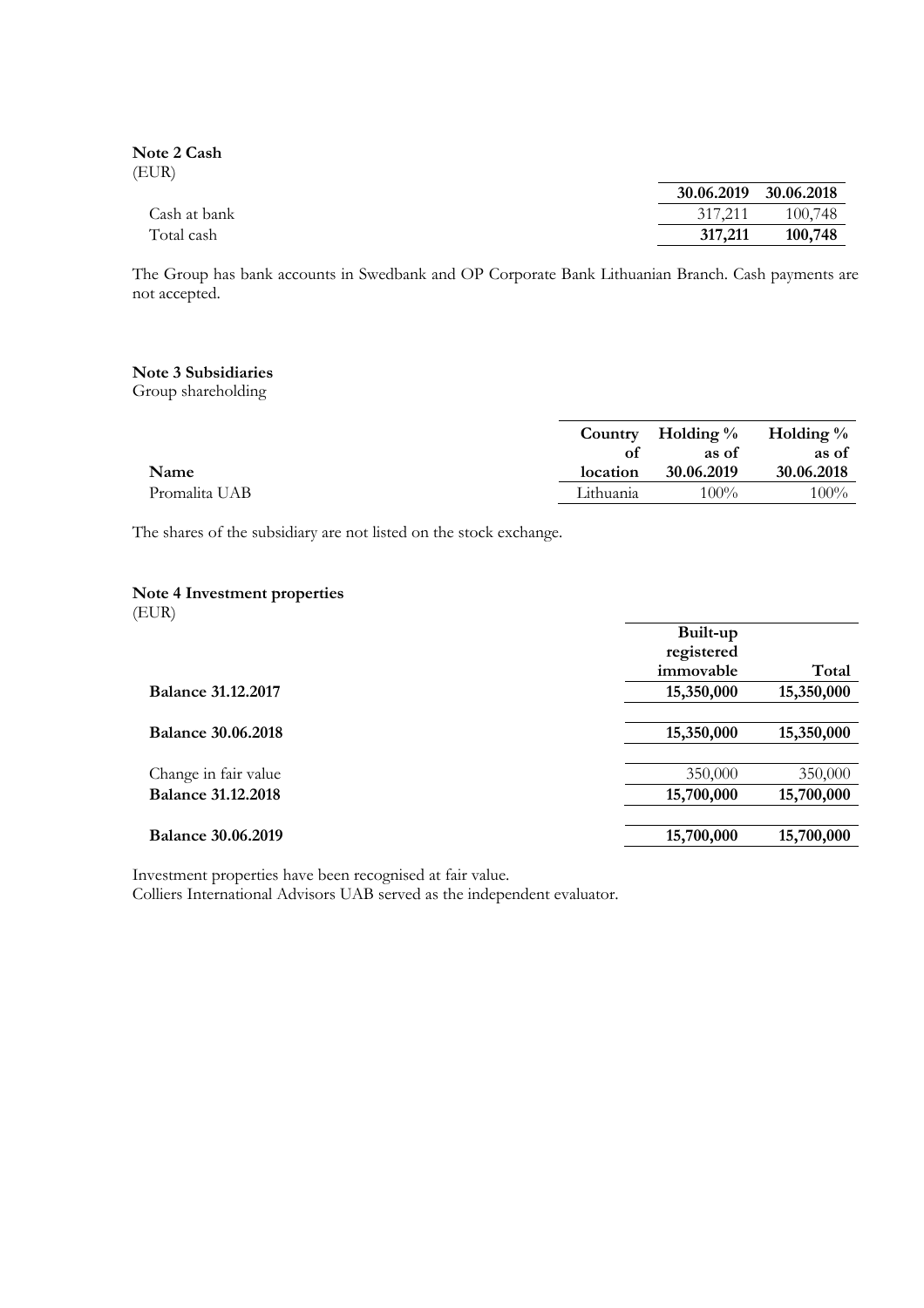#### **Note 5 Intangible fixed assets** (EUR)

|                           | Goodwill   | Total      |
|---------------------------|------------|------------|
|                           |            |            |
| <b>Balance 31.12.2017</b> |            |            |
| Acquisition cost          | 1,280,818  | 1,280,818  |
| Residual value            | 1,280,818  | 1,280,818  |
| <b>Balance 30.06.2018</b> |            |            |
| Acquisition cost          | 1,280,818  | 1,280,818  |
| Residual value            | 1,280,818  | 1,280,818  |
| Depreciation costs        | $-213,470$ | $-213,470$ |
| <b>Balance 31.12.2018</b> |            |            |
| Acquisition cost          | 1,280,818  | 1,280,818  |
| Accumulated depreciation  | $-213,470$ | $-213,470$ |
| Residual value            | 1,067,348  | 1,067,348  |
| Depreciation costs        | $-106,734$ | $-106,734$ |
| <b>Balance 30.06.2019</b> |            |            |
| Acquisition cost          | 1,280,818  | 1,280,818  |
| Accumulated depreciation  | $-320,204$ | $-320,204$ |
| Residual value            | 960,614    | 960,614    |

## **Note 6 Loans payable**

| (EUR)                      |            |         |              |            |
|----------------------------|------------|---------|--------------|------------|
|                            | 30.06.2019 | Current | Long-term    | Liability  |
|                            |            | part    | part         | total      |
| Long-term bank loans *     |            | 460,000 | 7,781,666    | 8,241,666  |
| Long-term shareholder loan |            |         | 671,850      | 671,850    |
| Long-term bonds            |            |         | 4,700,000    | 4,700,000  |
| Total loans payable        |            | 460,000 | 13, 153, 516 | 13,613,516 |

|                            | 30.06.2018 | Current | Long-term  | Liability  |
|----------------------------|------------|---------|------------|------------|
|                            |            | part    | part       | total      |
| Long-term bank loans $*$   |            | 460,000 | 8,203,333  | 8,663,333  |
| Long-term shareholder loan |            |         | 736,350    | 736,350    |
| Long-term bonds            |            |         | 4,700,000  | 4,700,000  |
| Total loans payable        |            | 460,000 | 13,639,683 | 14,099,683 |

\* OP Corporate Bank Lithuanian Branch has issued the loan to the Group. The underlying currency of all the loans is the euro.

See Note 14 for further information about collateral.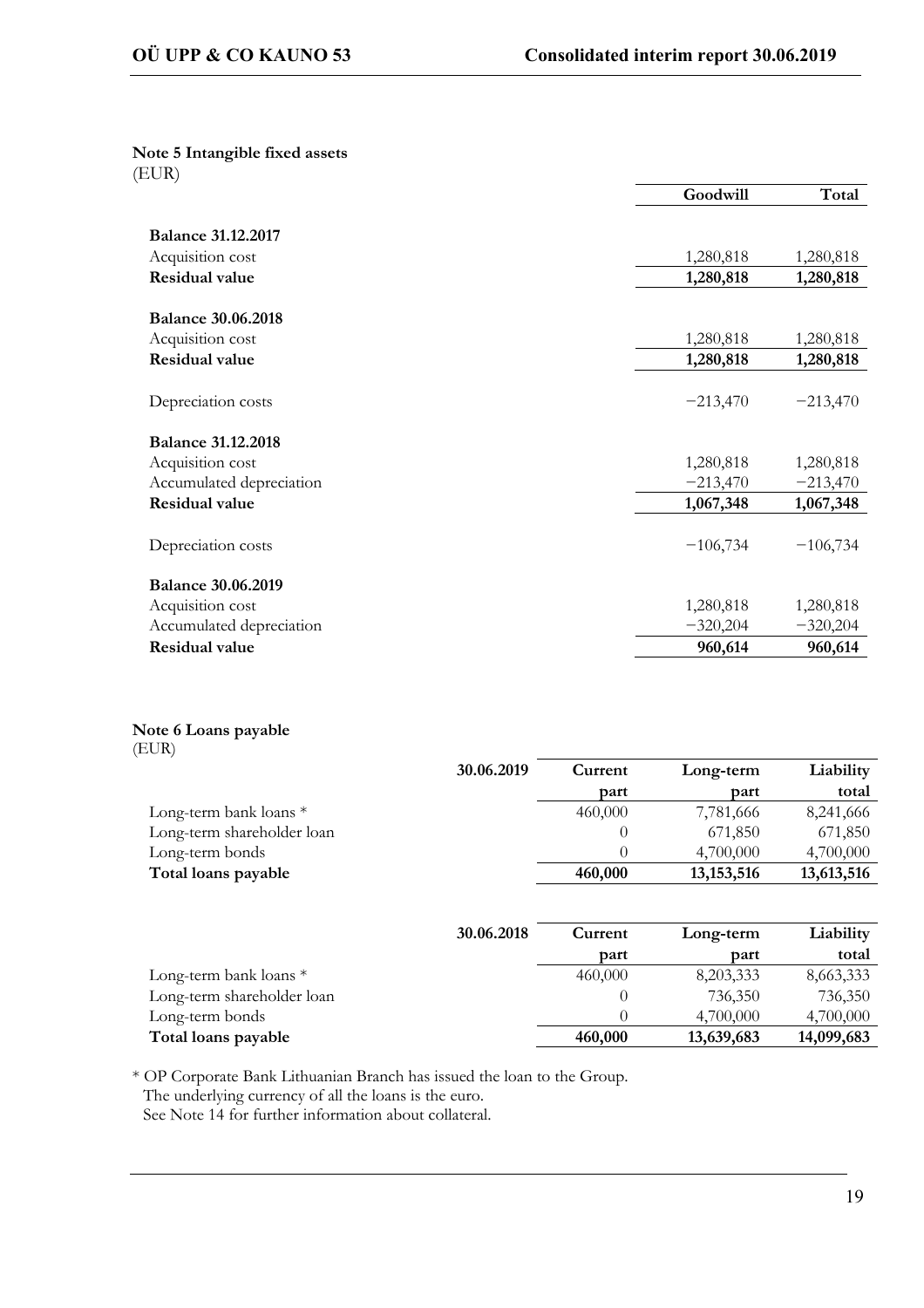#### **Note 7 Payables and prepayments**

(EUR)

|                                | 30.06.2019 | 30.06.2018 |
|--------------------------------|------------|------------|
| Trade creditors                | 12,630     | 633        |
| Payables to employees          | 120        | 209        |
| Prepayments received           | 49,831     | 36,858     |
| Interest payable               | 80.632     | 78.112     |
| Total payables and prepayments | 143,213    | 115,812    |

#### **Note 8 Long-term provisions**

The long-term provisions comprises the deferred income tax liability of the Lithuanian subsidiary.

#### **Note 9 Share capital**

|                        | 30.06.2019 | 30.06.2018 |
|------------------------|------------|------------|
| Share capital (EUR)    | 2,500      | 2,500      |
| Number of shares (pcs) |            |            |

#### Potential income tax liability of the Group

The retained earnings of the company as of 30 June 2019 amounted to EUR 993,150 (30.06.2018: EUR 467,065). The maximum amount of income tax payable upon disbursement of all retained profit as dividends is EUR 198,630 (30.06.2018: EUR 93,413). Therefore, EUR 794,520 (30.06.2018: EUR 373,652) can be disbursed as dividends.

The maximum potential income tax liability has been calculated on the assumption that the total distributed net dividends and income tax expense associated with their payment may not exceed distributable profits as of 30.06.2019.

#### **Note 10 Sales revenue** (EUR), per year

Sales revenue of the Group by geographical regions:

|                      | 2019 6  | 2018 6  |
|----------------------|---------|---------|
| Geographical regions | months  | months  |
| Lithuania            | 646,651 | 618.475 |
| Total                | 646,651 | 618,475 |
|                      |         |         |

Sales revenue of the Group by fields of activity:

|                             | 2019 6  | 2018 6  |
|-----------------------------|---------|---------|
| Fields of activity          | months  | months  |
| Lease of warehouse premises | 646,651 | 618.475 |
| Total                       | 646,651 | 618,475 |
|                             |         |         |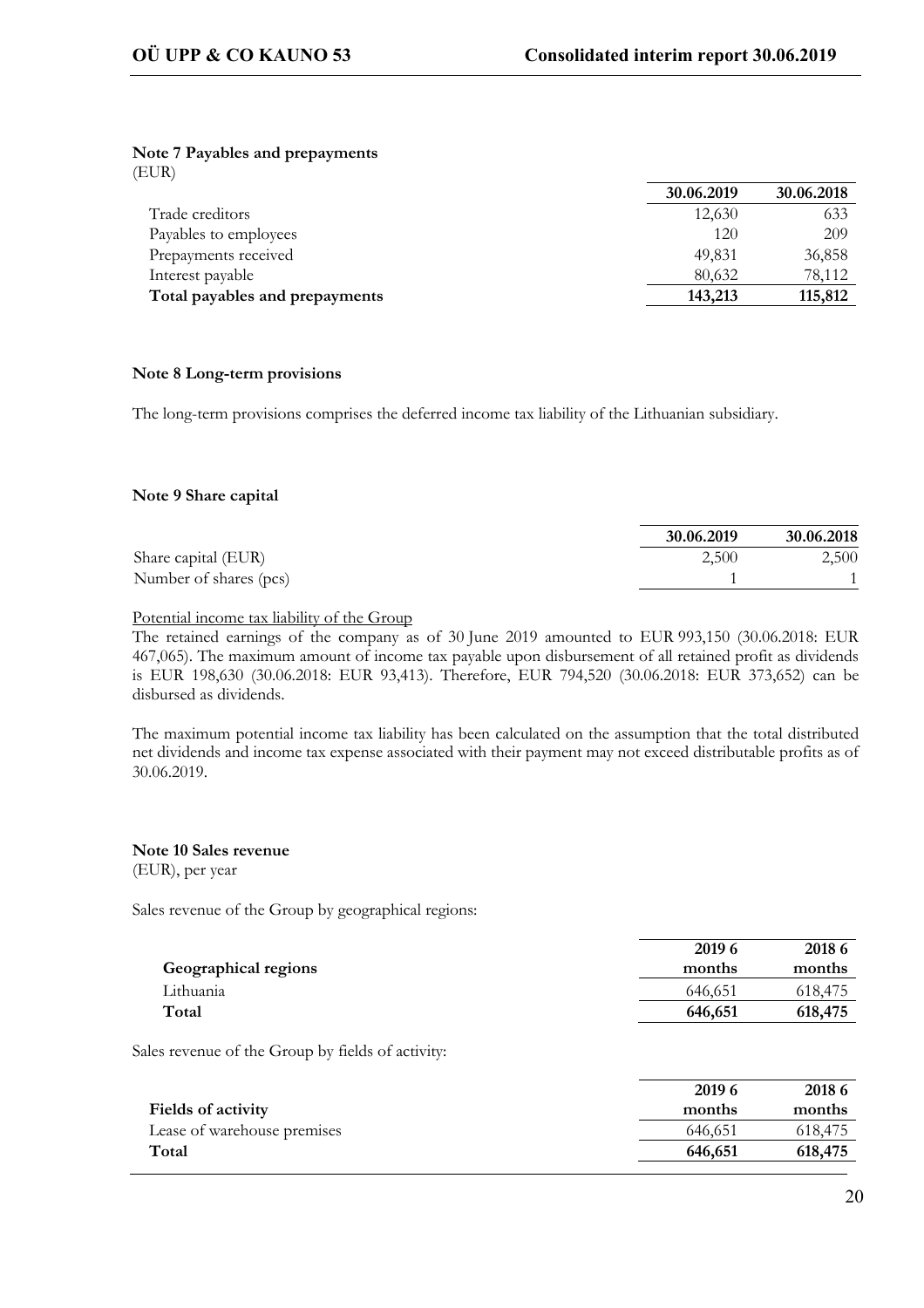#### **Note 11 Other operating expenses**

(EUR), per year

|                                           | 2019 6    | 2018 6    |
|-------------------------------------------|-----------|-----------|
|                                           | months    | months    |
| Administration and office expenses        | $-5,259$  | $-9,773$  |
| Securities management expenses            | $-3.149$  | $-3.171$  |
| Expenses of legal and other consultations | $-17,160$ |           |
| Total                                     | $-25,568$ | $-12.944$ |

#### **Note 12 Financial revenue and expenses** (EUR), per year

|                                      | 2019 6     | 2018 6     |
|--------------------------------------|------------|------------|
|                                      | months     | months     |
| Interest expenses on bonds           | $-188,000$ | $-188,000$ |
| Interest expenses on loans           | $-92.704$  | $-100,635$ |
| Total financial revenue and expenses | $-280,704$ | $-288,635$ |

#### **Note 13 Income tax**

The calculated income tax expenses of the Group have arisen due to the tax liability of the Lithuanian subsidiary.

#### **Note 14 Contingent liabilities and off-balance-sheet assets and liabilities**

The collateral for the loans and issued bonds is as follows:

- Mortgage in the first ranking on the registered immovable of RIMI LC in the amount of 11,960,000 euros with the market value of the real estate being at least 15,300,000 euros;
- Mortgage in the second ranking on the registered immovable of RIMI LC in the amount of 6,110,000 euros for the benefit of the collateral agent as the pledgee (established pursuant to a collateral agent contract and terms and conditions for the benefit of the investors).

#### **Note 15 Transactions with related parties** (EUR)

The following were deemed as related parties when the financial statements were prepared:

- a. owners (parent company and persons who control or have a significant influence over the parent company);
- b. executive management and senior management; and
- c. close relatives of the aforementioned persons and the companies being controlled by them or being under the significant influence of such persons.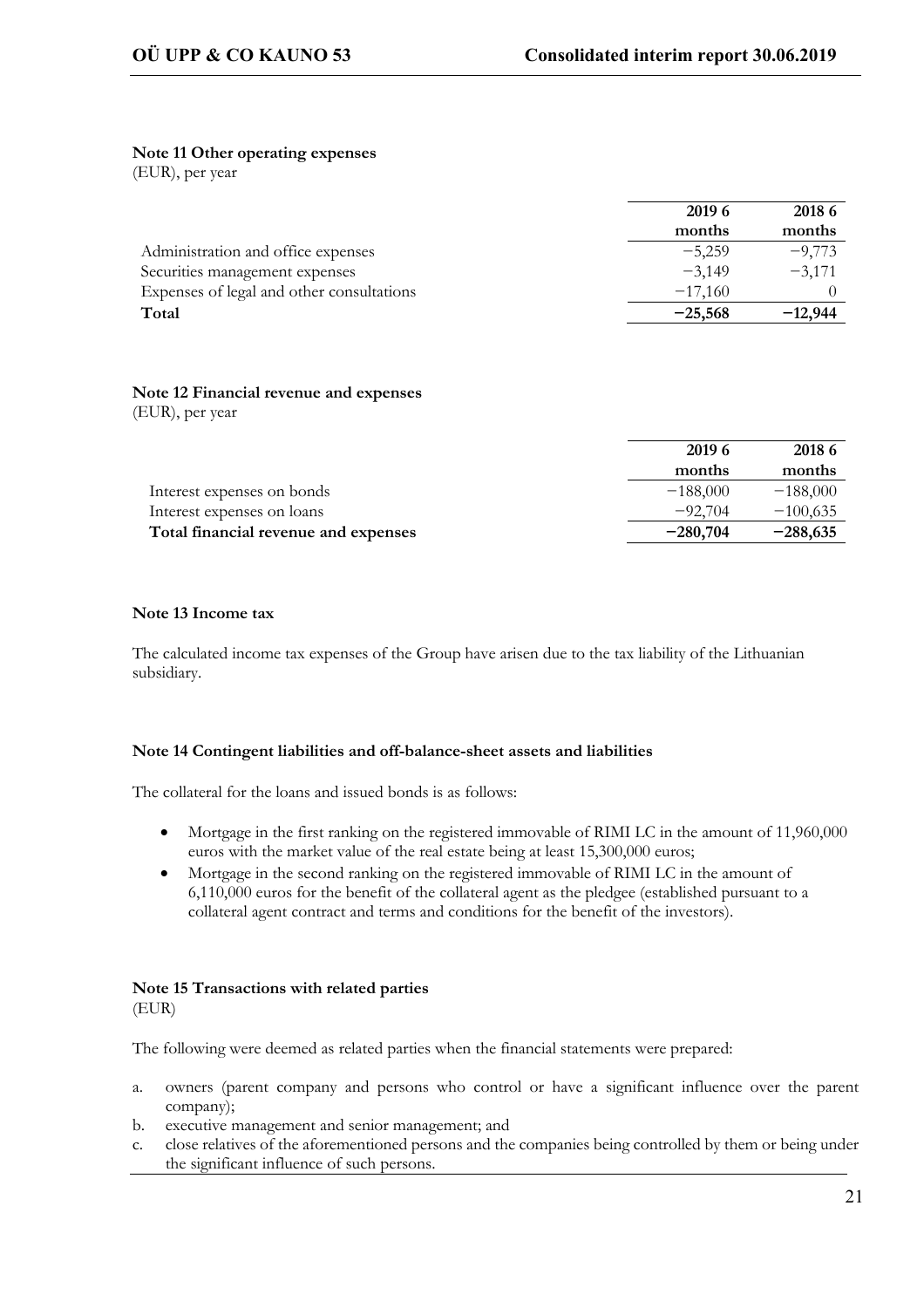As of 30.06.2018 and 30.06.2019, there were no receivables from related parties of the Group.

| Payables                                                  | 30.06.2019 | 30.06.2018 |
|-----------------------------------------------------------|------------|------------|
| Parent company and persons who control the parent company | 671,850    | 736,350    |
| Total                                                     | 671,859    | 136,350    |

Interest in the amount of EUR 20,156 has been calculated in the reporting period on loans received from related parties (2018: EUR 22,931).

Remuneration and other benefits in the total amount of 168 euros has been calculated for the members of the executive and senior management in the reporting period (2018: 876 euros). No remuneration was paid and no benefits were granted to the members of the supervisory board in the accounting period or the reference period. Premature termination of service contracts with members of the management board and the supervisory board would result in no liability to pay a severance bonus for the Group.

#### **Note 16 Unconsolidated balance sheet of Parent Company**

(EUR)

|                                     | 30.06.2019 | 30.06.2018 |
|-------------------------------------|------------|------------|
|                                     |            |            |
| Cash                                | 79,355     | 38,809     |
| Receivables and prepayments         | 36,309     | 600        |
| Total current assets                | 115,664    | 39,409     |
| Long-term financial investments     | 3,200      | 3,200      |
| Long-term receivables               | 5,356,350  | 5,488,700  |
| <b>Total fixed assets</b>           | 5,359,550  | 5,491,900  |
| <b>TOTAL ASSETS</b>                 | 5,475,214  | 5,531,309  |
| Payables and prepayments            | 80,632     | 77,426     |
| <b>Total current liabilities</b>    | 80,632     | 77,426     |
| Long-term loans payable             | 5,371,850  | 5,436,350  |
| Total non-current liabilities       | 5,371,850  | 5,436,350  |
| <b>TOTAL LIABILITIES</b>            | 5,452,482  | 5,513,776  |
| Share capital                       | 2,500      | 2,500      |
| Retained earnings                   | 20,232     | 15,033     |
| <b>TOTAL EQUITY</b>                 | 22,732     | 17,533     |
| <b>TOTAL LIABILITIES AND EQUITY</b> | 5,475,214  | 5,531,309  |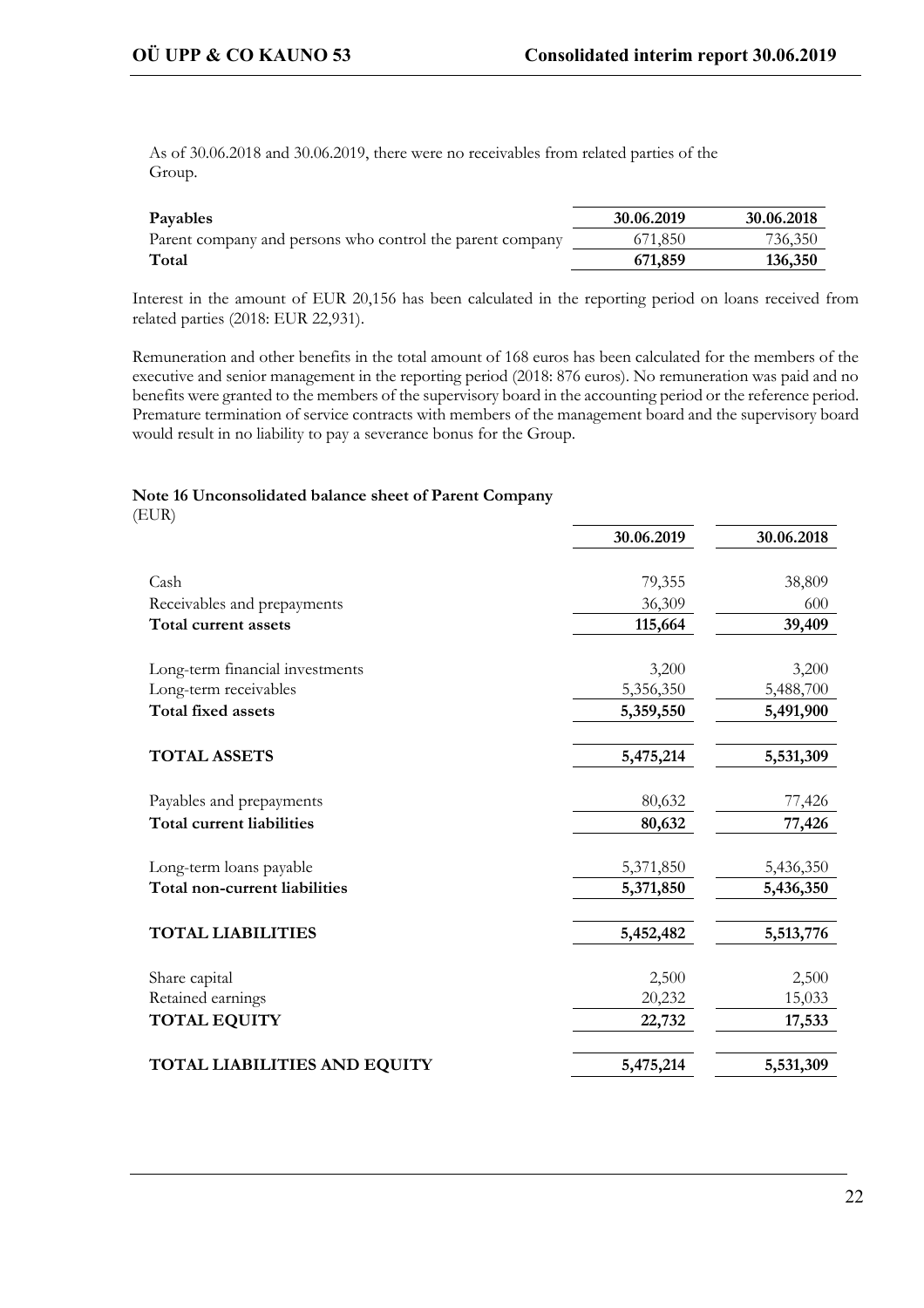## **Note 17 Unconsolidated income statement of Parent Company**

(EUR), per year

| $\sqrt{1}$                           | 2019 6<br>months | 2018 6 months |
|--------------------------------------|------------------|---------------|
| Operating expenses                   | $-9,534$         | $-4,154$      |
| <b>Operating profit (loss)</b>       | $-9,534$         | $-4,154$      |
| Financial income (expenses)          | 7,291            | 9,660         |
| Profit before income tax             | $-2,243$         | 5,506         |
| Net profit (loss) for financial year | $-2,243$         | 5,506         |

## **Note 18 Unconsolidated cash flow statement of Parent Company**

(EUR), per year

|                                                  | 2019 6     | 2018 6     |
|--------------------------------------------------|------------|------------|
|                                                  | months     | months     |
|                                                  |            |            |
| Operating profit                                 | $-9,534$   | $-4,154$   |
| Change in assets related to operating activities | $-604$     | $-600$     |
| Total cash flow from operating activities        | $-10,138$  | $-4,754$   |
| Loans granted                                    | $\Omega$   | $-27,500$  |
| Interest received                                | 216,376    | 254,591    |
| Total cash flow from investing activities        | 216,376    | 227,091    |
| Loans raised                                     | 0          | 74,600     |
| Repayments of loans raised                       |            | $-60,000$  |
| Interest paid                                    | $-208,154$ | $-234,466$ |
| Total cash flow from financing activities        | $-208,154$ | $-219,866$ |
| Total cash flow                                  | $-1,916$   | 2,471      |
| Cash at beginning of period                      | 81,271     | 36,338     |
| Change in cash                                   | $-1,916$   | 2,471      |
| Cash at end of period                            | 79,355     | 38,809     |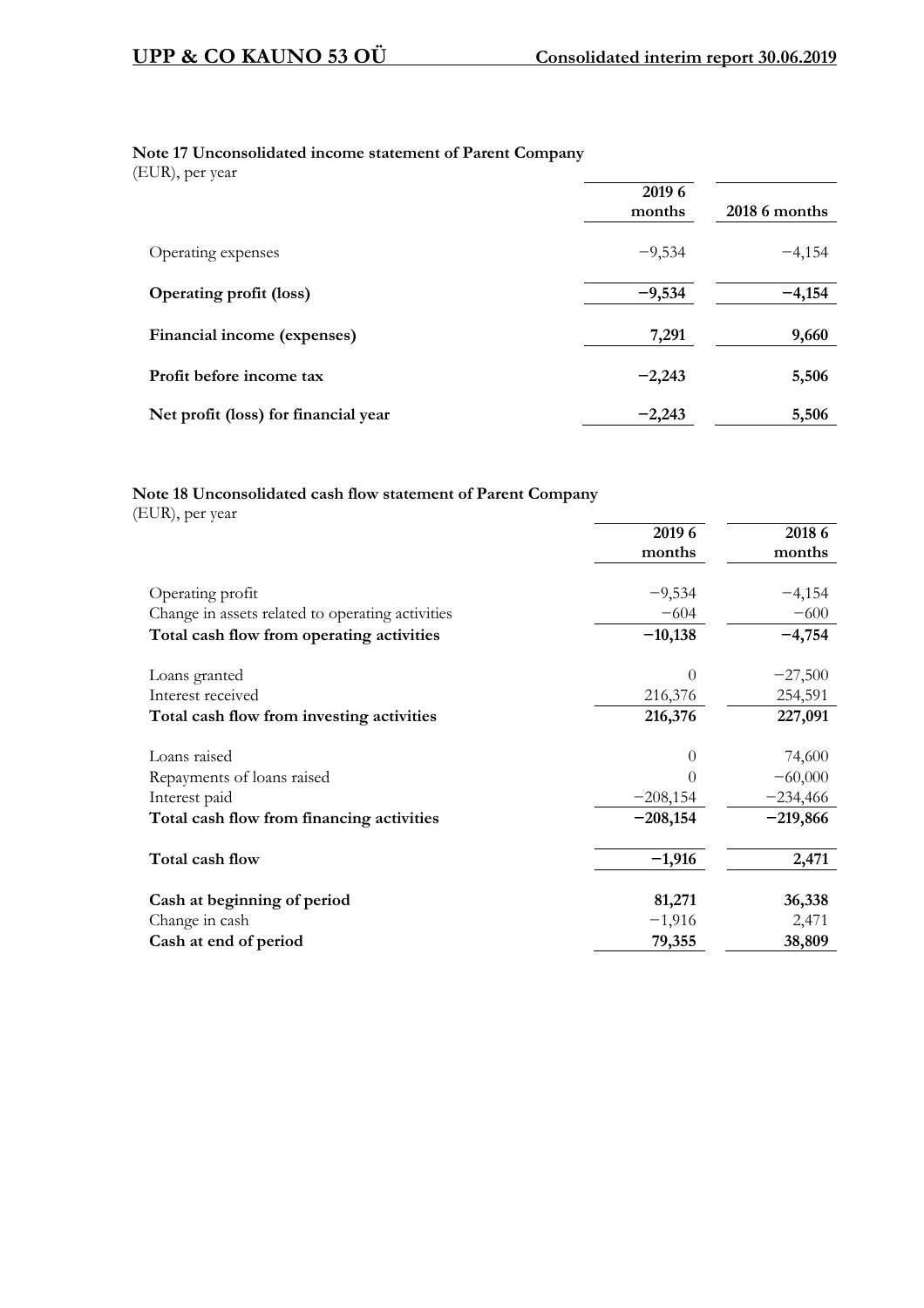## **Note 19 Statement of changes in equity of Parent Company**

|                             | Share capital | Retained | Equity   |  |  |
|-----------------------------|---------------|----------|----------|--|--|
|                             |               | profit   | Total    |  |  |
| As of 31.12.2017            | 2,500         | 9,527    | 12,027   |  |  |
|                             |               |          |          |  |  |
| Profit for reporting period | $\Omega$      | 5,506    | 5,506    |  |  |
| As of 30,06,2018            | 2,500         | 15,033   | 17,533   |  |  |
| Profit for reporting period | $\theta$      | 7,442    | 7,442    |  |  |
| As of 31,12,2018            | 2,500         | 22,475   | 24,975   |  |  |
| Profit for reporting period | $\Omega$      | $-2,243$ | $-2,243$ |  |  |
| As of 30,06,2019            | 2,500         | 20,232   | 22,732   |  |  |